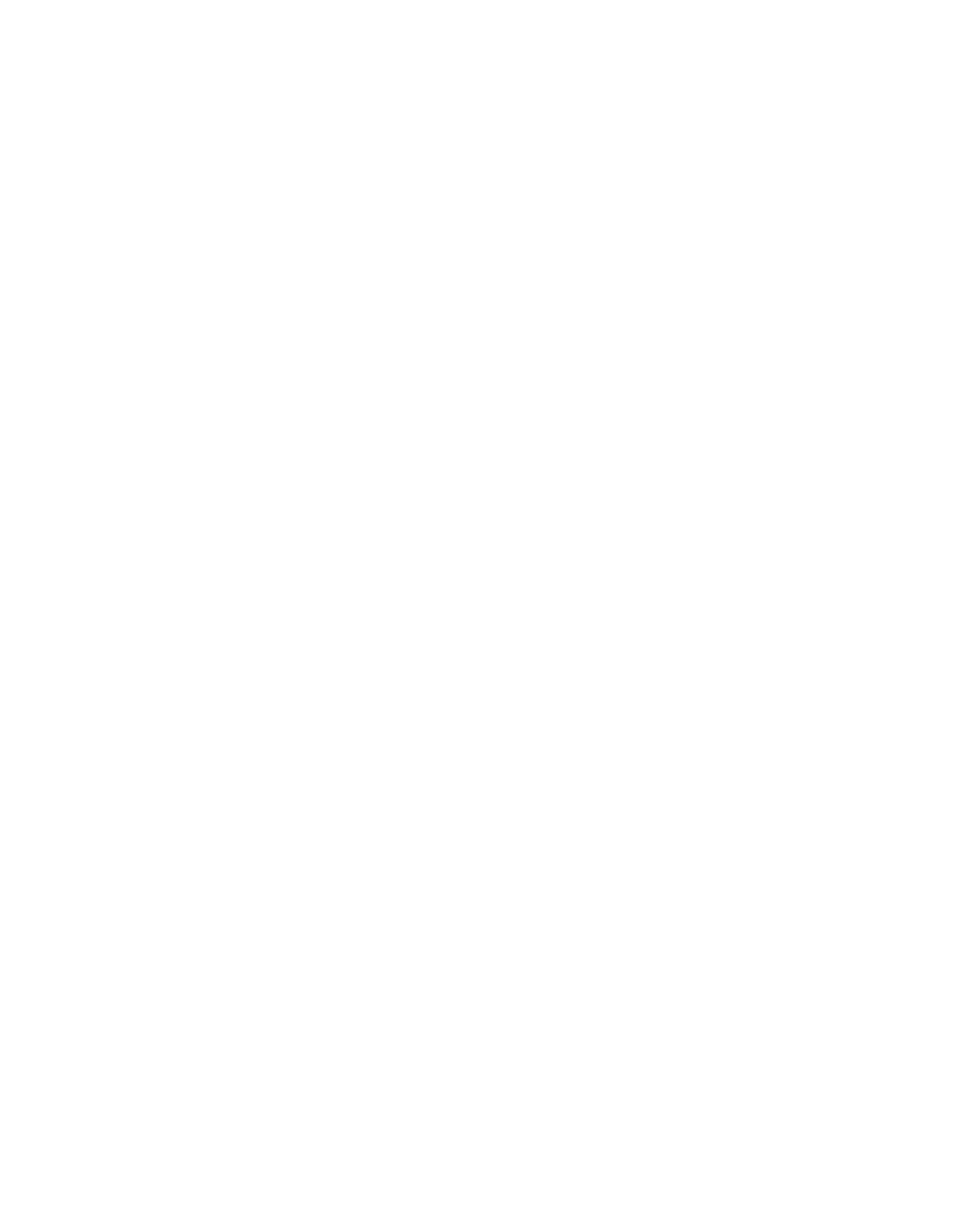# **A Pre-Post Panel Evaluation of the** *Green Path* **Campaign for Family Health, Armenia 2000**

**Prepared by**

**Michael E. Thompson, MS Associate Director**

**Tsovinar Harutyunyan, MPH Project Manager**

**Center for Health Services Research American University of Armenia 40 Marshal Baghramian Yerevan 375019 ARMENIA**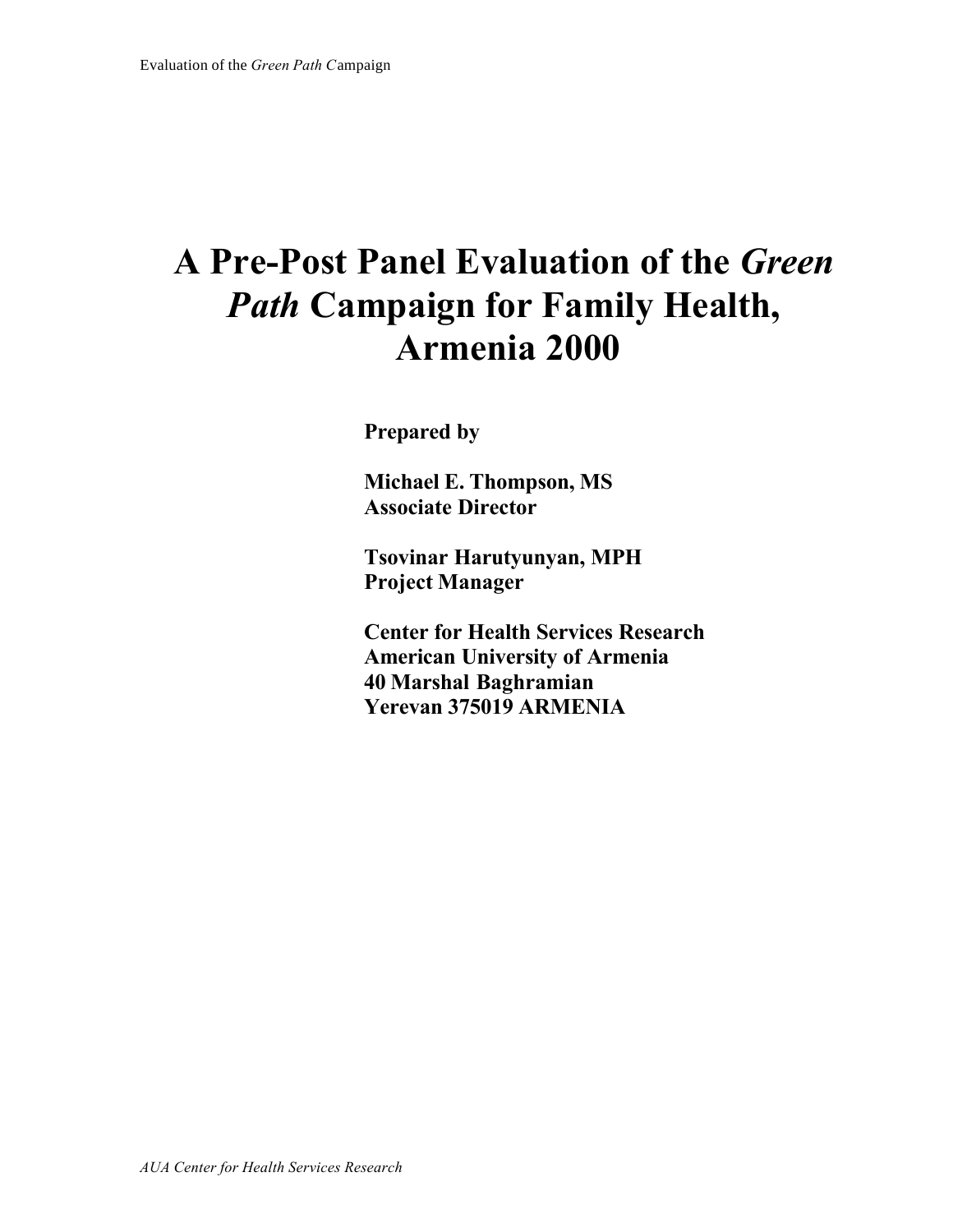## **Table of contents**

| <b>Executive Summary</b>                                 | $\mathbf{i}$   |
|----------------------------------------------------------|----------------|
| <b>Acronyms</b>                                          | iv             |
| 1. Background                                            | 1              |
| 1.1 Introduction                                         | $\mathbf{1}$   |
| 1.2 Green Path campaign                                  | 3              |
| 1.3 Evaluation design                                    | $\overline{4}$ |
| 2. Methods                                               | 6              |
| 2.1 Sampling                                             | 6              |
| 2.2 Instruments                                          | $\tau$         |
| 2.3 Training/pre-testing/data collection                 | $8\,$          |
| 2.4 Data entry/analysis                                  | 9              |
| 3. Results                                               | 10             |
| 3.1 Administrative/general                               | 10             |
| 3.2 Key baseline findings                                | 13             |
| 3.3 Steps to Behavior Change                             | 14             |
| 3.4 Effects of exposure to Green Path Campaign           | 29             |
| <b>4. Conclusions</b>                                    | 34             |
| 5. References                                            | 36             |
| <b>6. Appendices</b>                                     | 37             |
| <b>Appendix 1. Sampling procedures</b>                   | 38             |
| <b>Appendix 2. Survey instruments</b>                    | 50             |
| 2a. Baseline questionnaire                               | 50             |
| 2b. Follow-up questionnaire                              | 77             |
| <b>Appendix 3. Journal forms</b>                         | 101            |
| 3a. Journal form for baseline survey                     | 101            |
| 3b. Journal form for follow-up survey                    | 102            |
| <b>Appendix 4. Training manuals</b>                      | 103            |
| 4a. Training manual for interviewers for baseline survey | 104            |
| 4b. Guide for interviewers for follow-up survey          | 118            |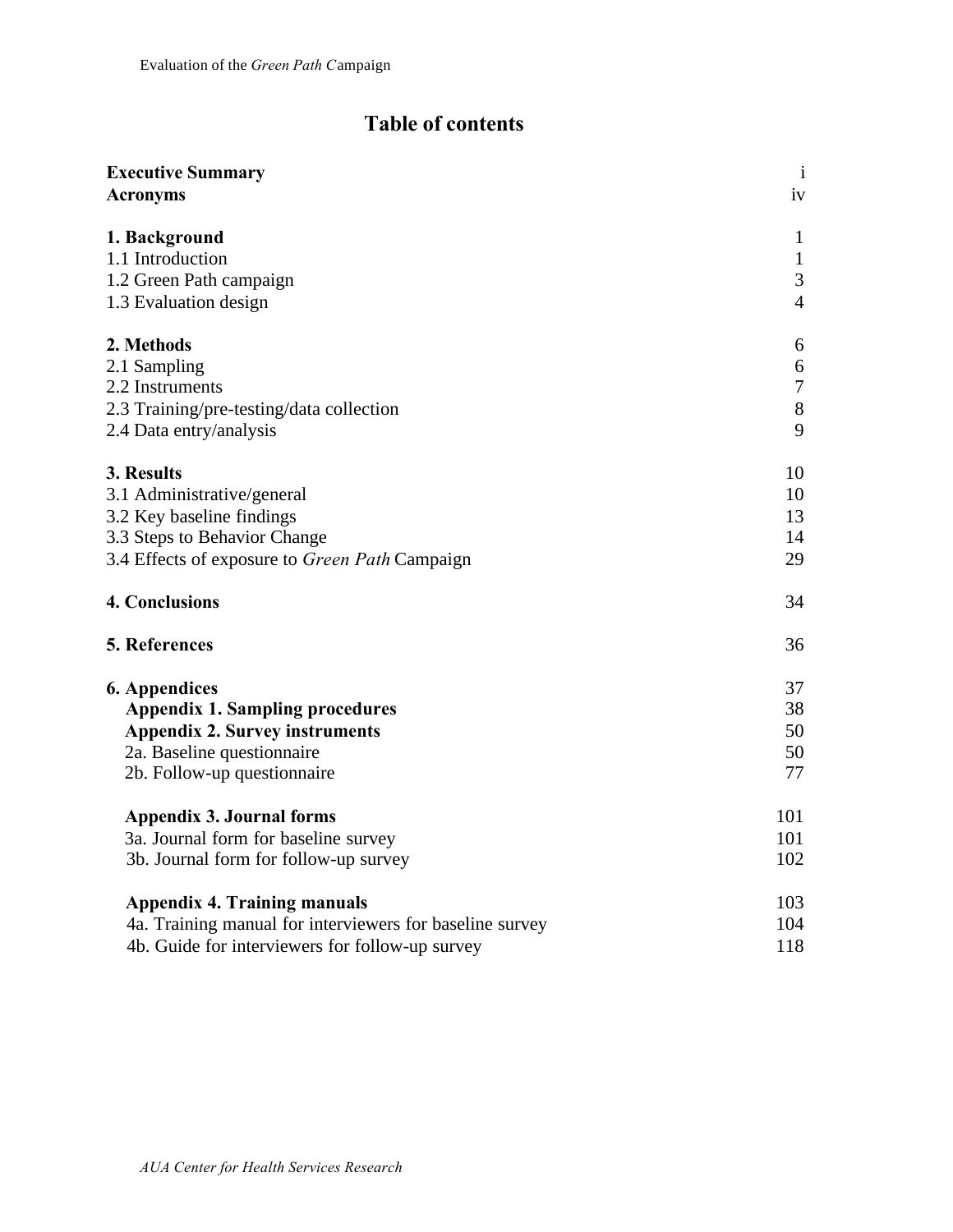#### **Executive Summary**

Induced abortion remains the major form of birth control among Armenian women, contributing to high rates of maternal mortality and preventable morbidity. This reliance on abortion can be explained by the lack of access to information concerning modern methods of contraception and widely held misinformation among women regarding family planning and reproductive health. Previous assessments have documented a need in Armenia for high-quality family planning services in conjunction with a public education campaign. The United Nations Population Fund (UNFPA) has addressed the need for quality services by equipping 77 Family Planning Cabinets strategically located throughout the country and training their staff members. In 1999, the Johns Hopkins University Population Communication Services (JHU/PCS) began preparations for a United States Agency for International Development (USAID) funded mass media campaign. The "Green Path" campaign was launched in June 2000 and promoted greater awareness, knowledge, acceptance, and adoption of modern contraception through increased utilization of counseling and related services provided at the then underutilized Family Planning Cabinets.

The Center for Health Services Research (CHSR) of the American University of Armenia (AUA) conducted the process and impact evaluation of the campaign. The evaluation, which utilized a pre-post panel design, tested the overall impact of the campaign. Household surveys were conducted with 1,212 women among the target population (married, age 18-35) in April and May of 2000. A modified cluster sampling technique was used in selecting participants, which provided for a representative sample from the selected *marzes* (region comparable to a county); however, care must be taken in extrapolating findings to a national level. Reproductive health/family planning knowledge, attitudes, and practices were assessed at the baseline. In the fall of 2000, following the implementation of the national and regional campaigns, the same women were re-interviewed using a similar instrument. A total of 1,088 women were involved in the follow-up survey. Program impact was also separately assessed by the JHU/PCS team through monitoring clinic visits in selected areas several months prior to and after the launch of the campaign.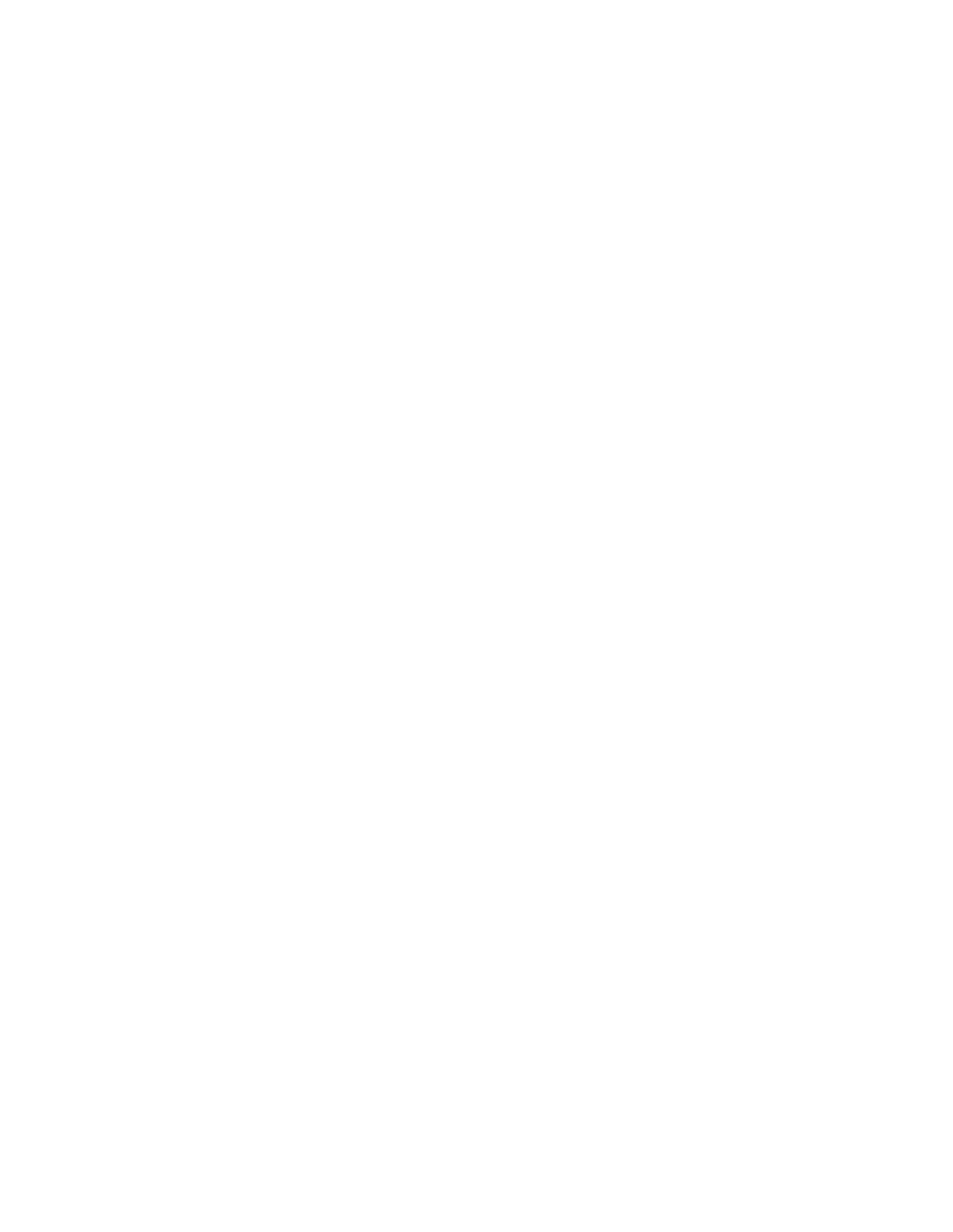The baseline data supported previous findings of the need among Armenian couples for information regarding family planning and reproductive health options. Virtually all couples are practicing family planning; unfortunately, reliance is on traditional methods supported by abortion.

The baseline data showed that among the respondents, one in two pregnancies that occurred during the past 5 years ended in abortion. Extrapolation of these data estimated a lifetime abortion rate of 4.3 per woman. This estimate supports the high prevalence of abortions found in earlier studies conducted in Armenia. The main reasons women cited for having abortions were "not wanting children at the time" (60.5%) and economic reasons (24.6%), demonstrating a need for more effective methods of birth control. The baseline survey results indicated a need for information regarding quality family planning services and suggested a strong foundation for the proposed program to achieve its objectives in increasing utilization of family planning clinics and ultimately modifying contraceptive use behavior.

The campaign reached its target audience, with over 90% exposed to the campaign logo and 65% recalling the slogan. Exposure to the core television spots ranged from 65-92%, with exposure to posters, radio spots, and brochures ranging from 15-30%.

The evaluation results indicate that the campaign was well liked by the vast majority of women exposed to them, as demonstrated by their mainly positive opinions about and attitudes towards the campaign materials and messages. Overall, the concept of family planning was perceived positively by 93.0% of the study sample.

There was a significant association between exposure to the *Green Path* Campaign and the use of family planning services. Visits to the Family Planning Cabinets increased, with 7.7% of women visiting in 6 months since the launch of the campaign versus 5.0% visiting in the year prior to the baseline. Most (61.4%) women were prompted to visit Family Planning Cabinets by media messages, indicating that the campaign reached its target.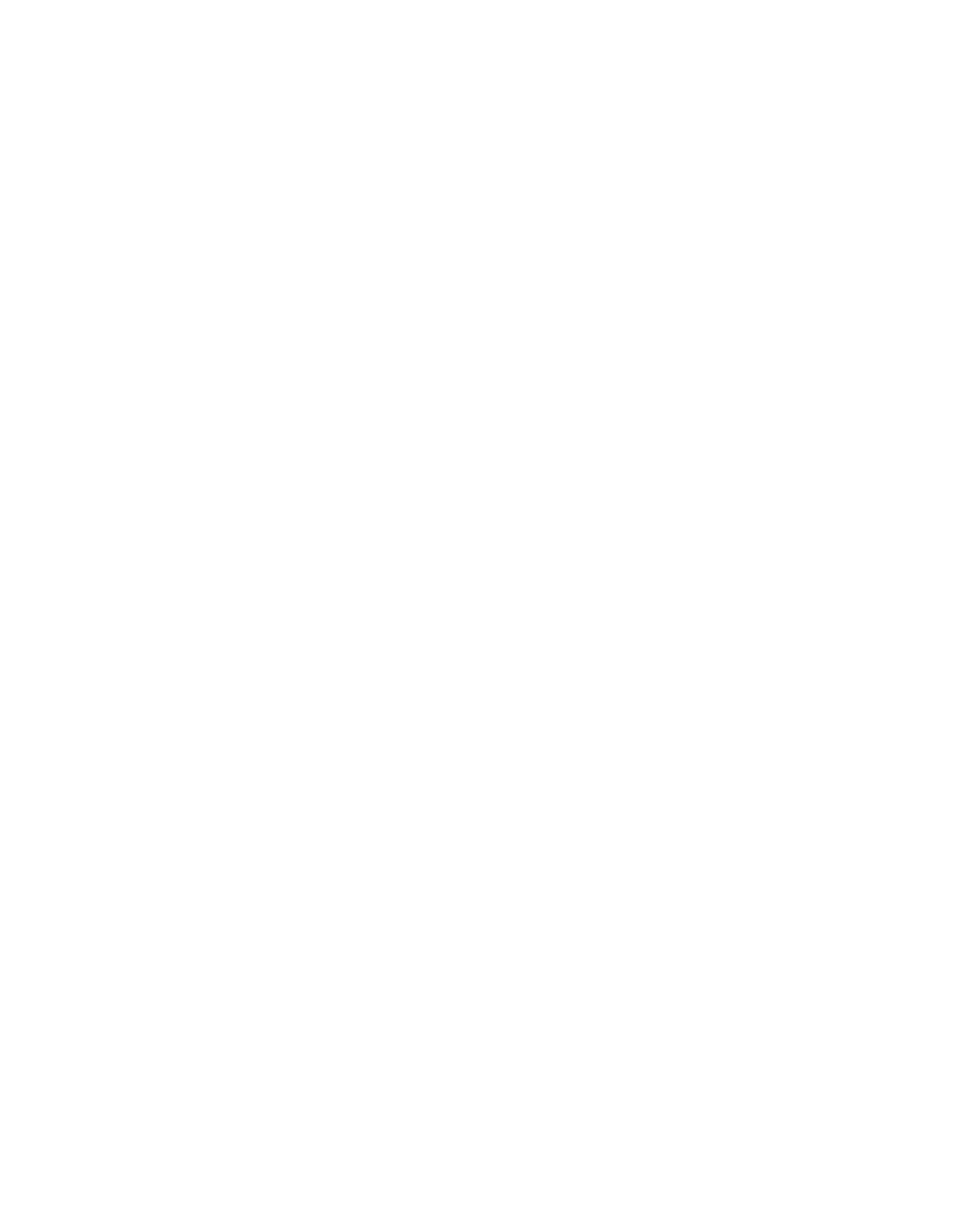Women exposed to the campaign (TV and radio advertisements) were more likely to use family planning services and to adopt modern contraceptive methods. A significant change in the use of modern methods of contraception among panel women was observed, with a net gain of 4.6%. Of the panel respondents, 10.3% adopted a modern method of contraception by the time of the follow-up, with a significantly higher percentage of adopters among women using family planning services. Another positive finding, which speaks well for the services provided at the family planning cabinets, is that the majority (67.9%) of the women visiting the cabinets recommended the services to others.

The panel results demonstrated significant gains in the target women's use of modern family planning methods and family planning services at the individual level, demonstrating the effectiveness of the *Green Path* campaign in promoting family planning use in Armenia.

The evaluation findings document the effectiveness of the first large-scale mass media IEC campaign in Armenia. *Green Path* campaign succeeded in promoting the use of family planning services and modern family planning methods:

- The campaign reached its target population;
- The target population favorably viewed the messages and concurred on the need for family planning services in Armenia;
- Attitudes towards modern contraceptives improved;
- Women were prompted by media messages to visit Family Planning Cabinets;
- Women were generally pleased with the services and received a modern method of contraception;
- A net gain of 4.6% was observed in the use of modern contraceptive methods;
- Most (68%) women visiting a Family Planning Cabinet advocated their services to others.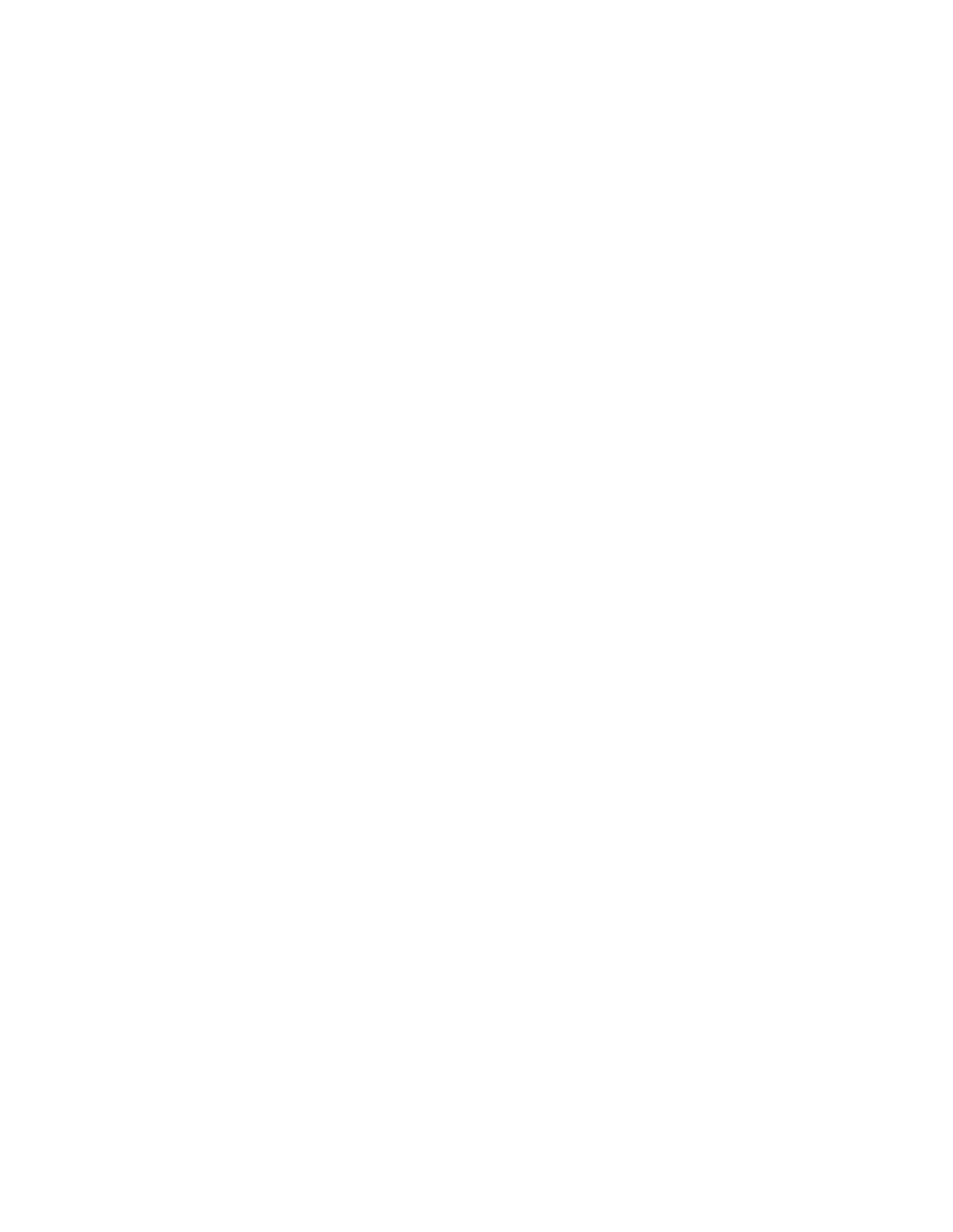### **Acronyms**

| <b>AUA</b>   | American University of Armenia                     |
|--------------|----------------------------------------------------|
| <b>CHSR</b>  | Center for Health Services Research (of AUA)       |
| <b>CPA</b>   | Center for Policy Analysis (of AUA)                |
| FP           | <b>Family Planning</b>                             |
| <b>JHU</b>   | Johns Hopkins University                           |
| JHU/PCS      | Population Communications Services (of JHU)        |
| <b>IEC</b>   | Information-Education-Communication campaign       |
| <b>LAM</b>   | Lactational Amenorrhea Method                      |
| <b>NGO</b>   | Non-governmental Organization                      |
| <b>RH</b>    | Reproductive Health                                |
| <b>UNFPA</b> | <b>United Nations Population Fund</b>              |
| <b>USAID</b> | United States Agency for International Development |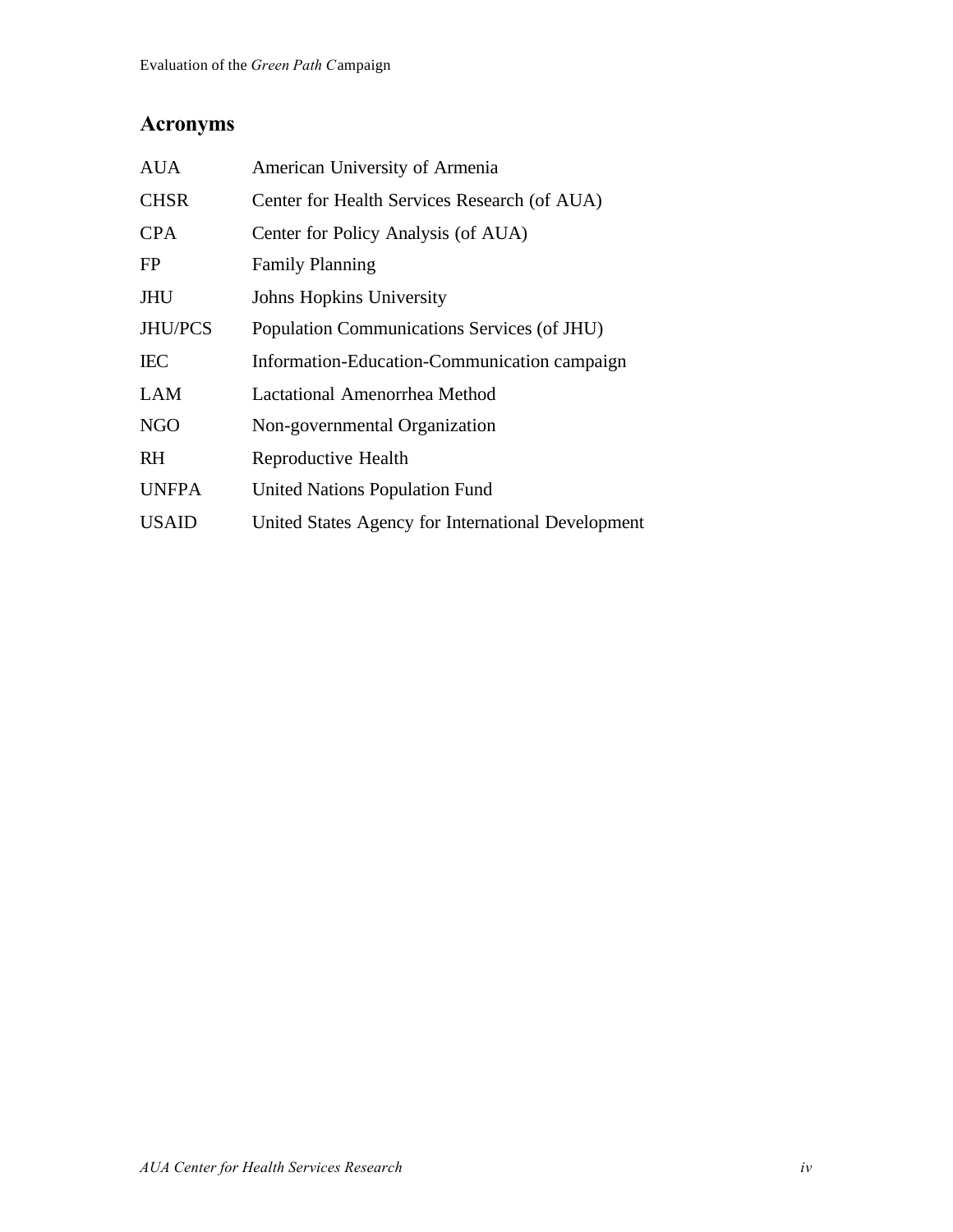#### **1. Background**

#### **1.1 Introduction**

Located in the southern Caucasus (see map, Figure 1), Armenia, like the other newly independent former Soviet Republics, is far behind its West European neighbors in family planning: in 1997, modern method use was estimated at 36% [1].

#### **Figure 1. Regional Map showing the Republic of Armenia and its neighbors**



Abortion remains the major form of birth control among Armenian women [1-3]. Armenian women, as well as other Eastern European women who undergo induced abortion, are almost totally without information on alternative methods of birth control. This is cited by specialists as the primary reason for the heavy reliance on abortion [2]. While a recent UNFPA program assured that the country has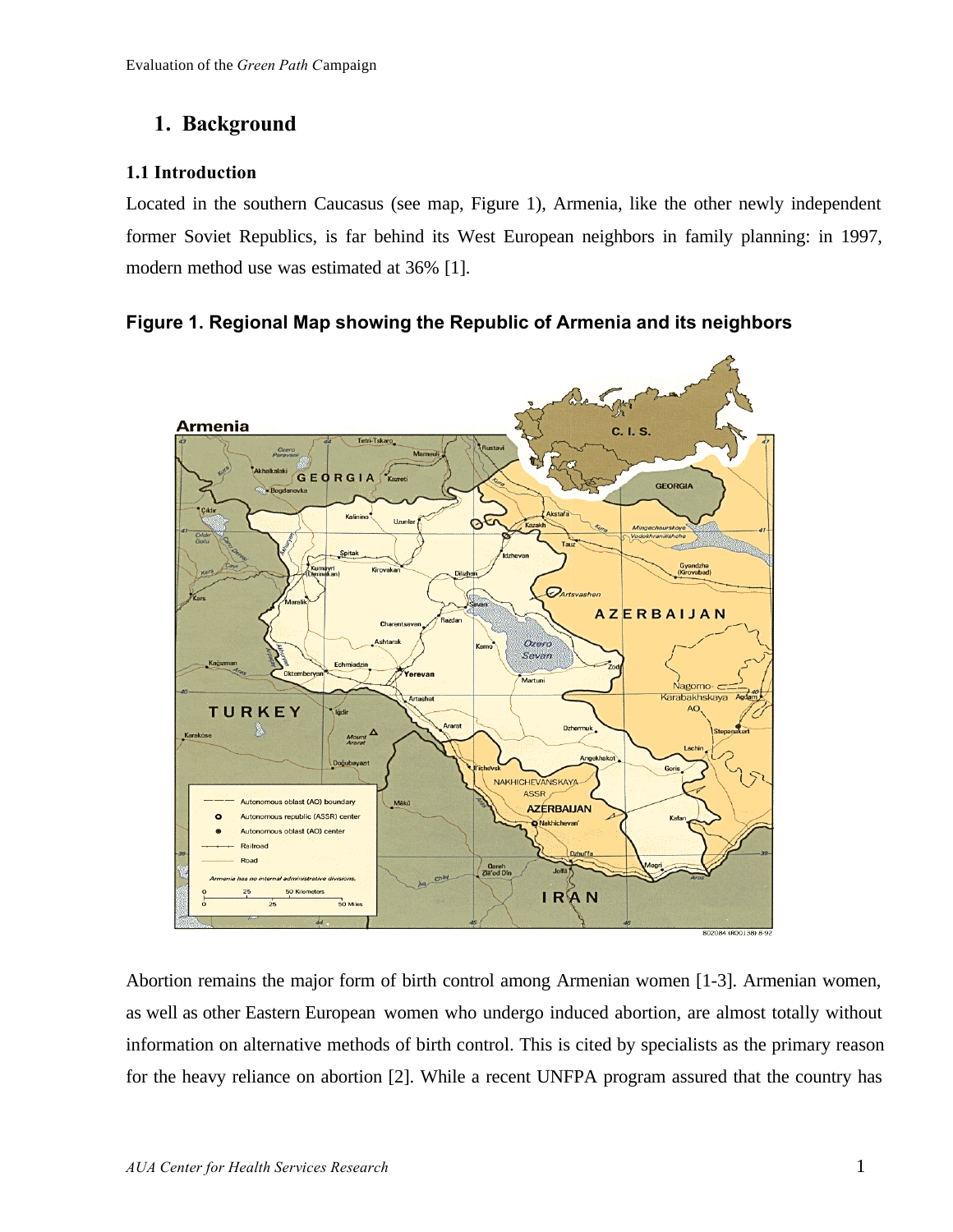sufficient contraceptive supplies and trained professionals, access to reproductive health information and education is extremely limited. Much of what women do know is misconception and myth. Adding to this environment are negative physician attitudes towards (certain) modern methods of contraception, possibly based on their own misinformation, the financial gains reaped from "under the table" payments for abortions, and/or attitudes about the status of women.

Recognizing the need, a number of international agencies are working to improve women's health in Armenia. In 1997, a UNFPA-funded program trained and equipped doctors at 77 Family Planning Cabinets strategically located throughout the country. The challenge remains to make women aware of these new services and convince them that most of the services are indeed provided free of charge. Several USAID assessments have recommended mass media campaigns to promote greater knowledge, acceptance, and adoption of modern contraception. In June 2000, the Johns Hopkins University Population Communications Services (JHU/PCS) launched a national informationeducation-communication (IEC) campaign funded by USAID to support USAID's Population Health and Nutrition Center's Strategic Objective of improving women's health [3].

In 1999, JHU/PCS contracted the Center for Health Services Research (CHSR) in collaboration with the Center for Policy Analysis (CPA) of the American University of Armenia to conduct the formative research utilized in the underlying design/approach to the campaign. The results of this qualitative research phase are reported elsewhere [4]. In spring of 2000, the CHSR was contracted to conduct the process and impact evaluations of the campaign itself. The evaluation utilized a pre-post panel design (the same women were interviewed before and after the campaign) to measure individual and aggregate level changes in family planning related knowledge, attitudes, and practices. Baseline household surveys were conducted in April and May of 2000 with 1,212 women within the target population of married women aged 18-35. The baseline survey assessed precampaign knowledge, attitudes, and practices in the selected population and provided a reference against which the changes subsequent to the launch of the campaign were measured. A detailed analysis of the baseline population is reported elsewhere [5]. The follow-up survey was conducted in November and December 2000. Several attempts were made to reach each baseline respondent. The resulting panel sample constituted 89.8% of the baseline. To rule out any reactive effects from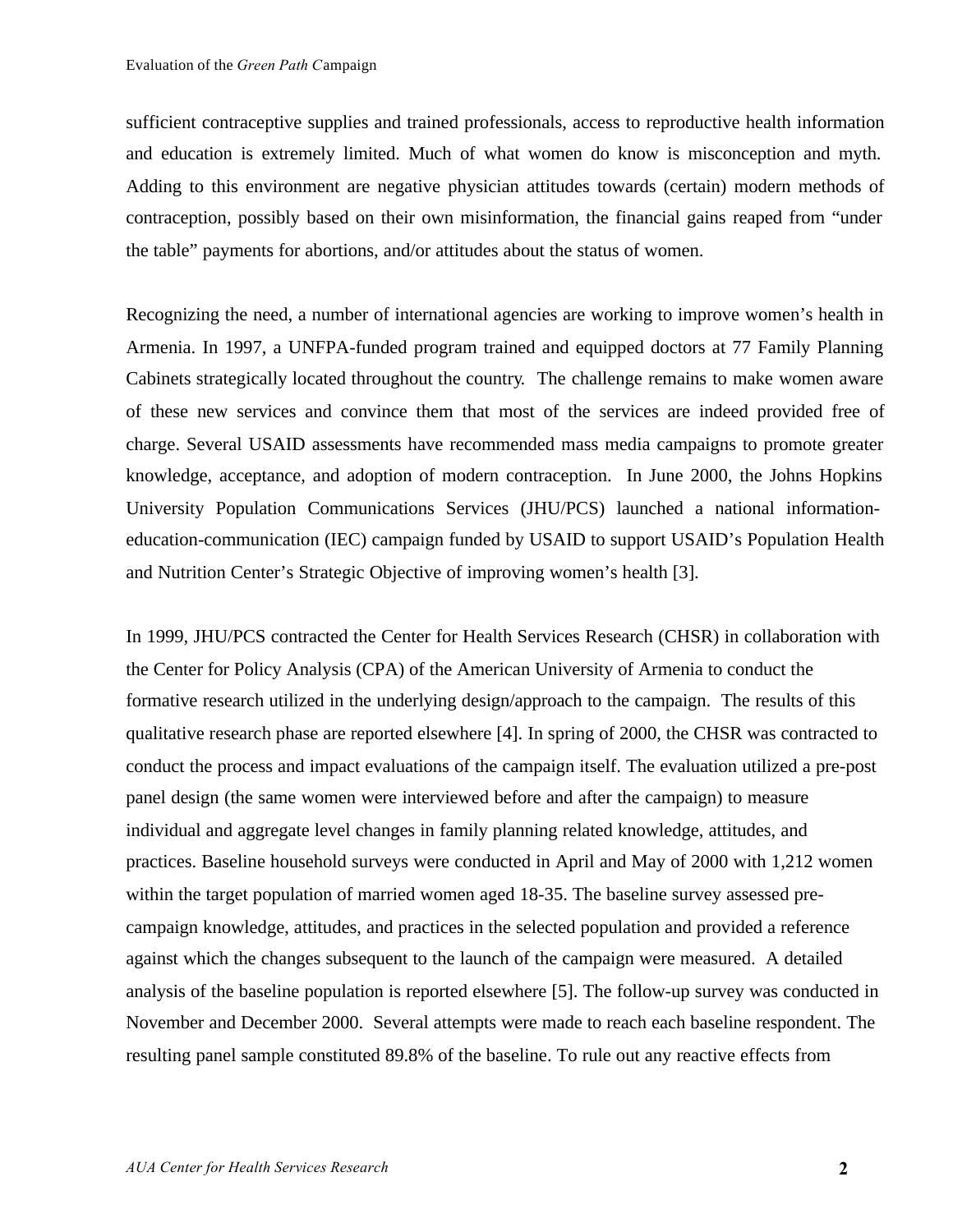involvement in the baseline interview, an additional group of post-intervention only respondents were interviewed in the fall.

The results of the panel study are presented in this report. Where necessary to assess potential biases and limitations of the study findings, comparisons are made to the entire baseline sample, to those lost to follow-up, and to those included as post-intervention only respondents.

#### **1.2 Green Path campaign**

The Green Path Campaign for Family Health, funded by the United States Agency for International Development and implemented by JHU/PCS, was launched in Armenia on June 2, 2000. The purpose of the campaign was to promote utilization of a network of government family planning services throughout the country as well as pharmacies located in the capital, Yerevan, to married women of reproductive age (18-35). This campaign was the first large-scale, multi-media campaign for health conducted in Armenia. The comprehensive campaign included television and radio spots, community events, and print materials.

Building upon the formative research report [4], qualitative research methods were used to ensure the appropriateness and consistency of the campaign's messages from development through pretesting and implementation efforts. Through this collaborative, community-empowering process, the campaign produced a number of products in several media. All of the materials were coordinated in content and design, prominently displaying the campaign logo and slogan.

- A family health logo and slogan were developed to easily identify participating family planning cabinets and pharmacies to prospective clients. The logo was prominently promoted in the media.
- Six television spots promoting family planning services were produced. Broadcasting began on June 5, 2000 and ended on August 31, 2000. Three additional television spots focusing on safe motherhood were broadcast from October 15, 2000 until November 15, 2000. The spots were broadcast on five TV channels: three local channels, including the "National TV" channel, and two "Russian" channels.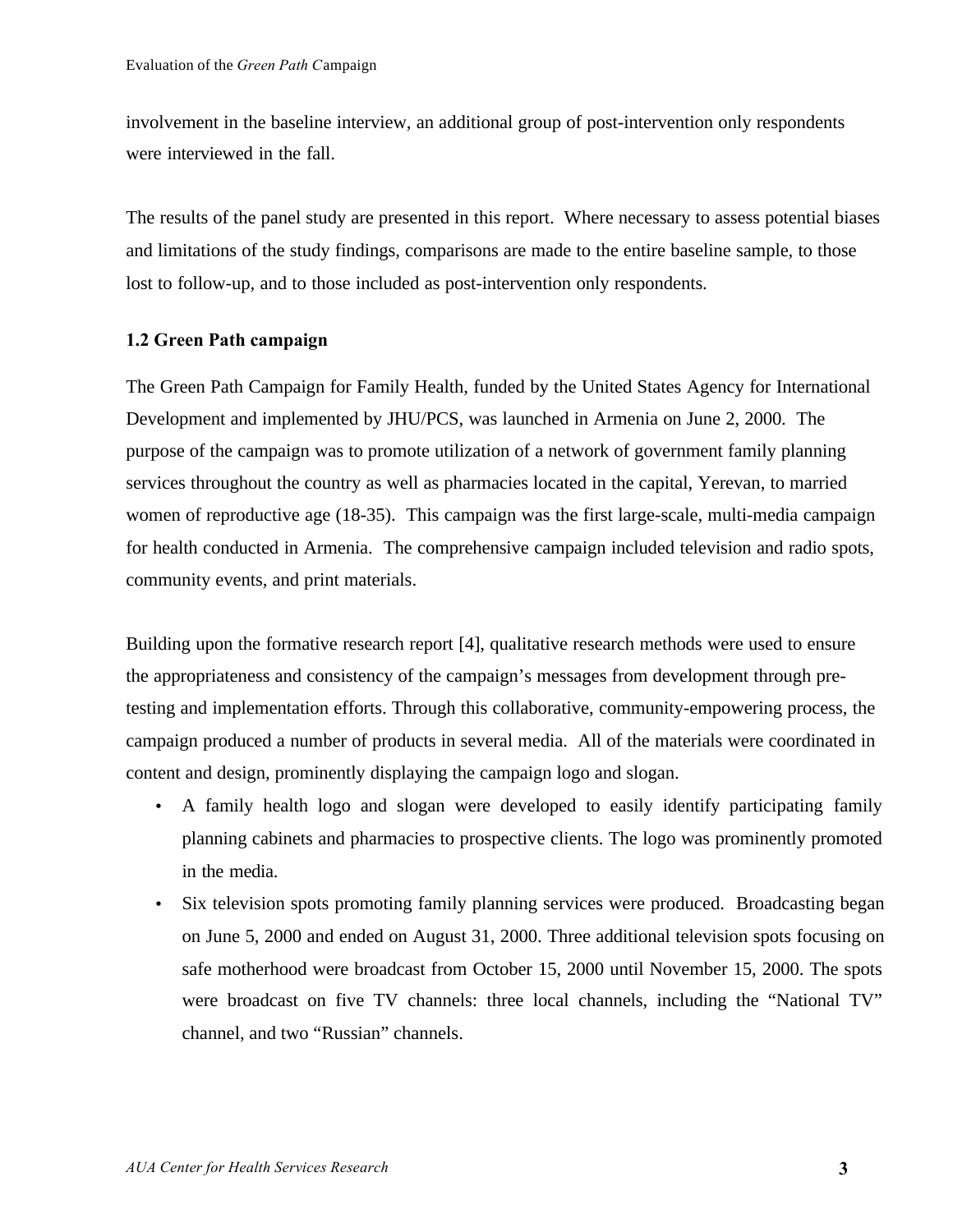- Five radio spots promoting family planning services and select Yerevan pharmacies were developed. These spots were broadcast from August 1, 2000 through November 15, 2000 on five radio stations, including the "National Radio" station.
- Brochures on the family planning topics of *Oral Contraceptives: Questions and Answers*, *Modern Methods of Contraception*, *What is Family Planning?* and *Family Planning Cabinet Locations* were developed; 100,000 copies were printed and distributed to health facilities and the target population in May 2000.
- A poster promoting family planning was developed; 2000 copies were printed and distributed to health facilities, pharmacies, and other public institutions in May 2000.
- Sets of laminated Family Planning Counseling Cue Cards (2000 sets) were printed in January 2000 and distributed to Family Planning Cabinets nationwide.

In the *marzes* of Lori and Vayots Dzor, the national-level media campaign was supplemented with a combination of regional media and community events. The campaign staff trained NGOs and community members in community mobilization and assisted them in developing and implementing community events to support the regional mass media campaigns. Community mobilization events began on June 15, 2000 and continued through November 30, 2000.

It should be noted that the *Green Path* campaign received a great deal of critical media attention (press and TV), which also drew public attention to the campaign.

#### **1.3 Evaluation Design**

The CHSR, in coordination with JHU/PCS, conducted an evaluation of the impact and outcome of the IEC campaign. While the ultimate campaign objective was an increase in the use of modern contraceptive methods and a corresponding decrease in abortions, other measures more sensitive to change within the evaluation period were also measured. These concurrent measures included visits to family planning cabinets, informal assessments of media coverage, and pharmacy sales.

The evaluation of the IEC campaign utilized a panel design, measuring pre and post levels of selfreported family planning-related attitudes and practices at the individual level. The main outcomes of interest were the change in demand for family planning services and use of modern contraceptive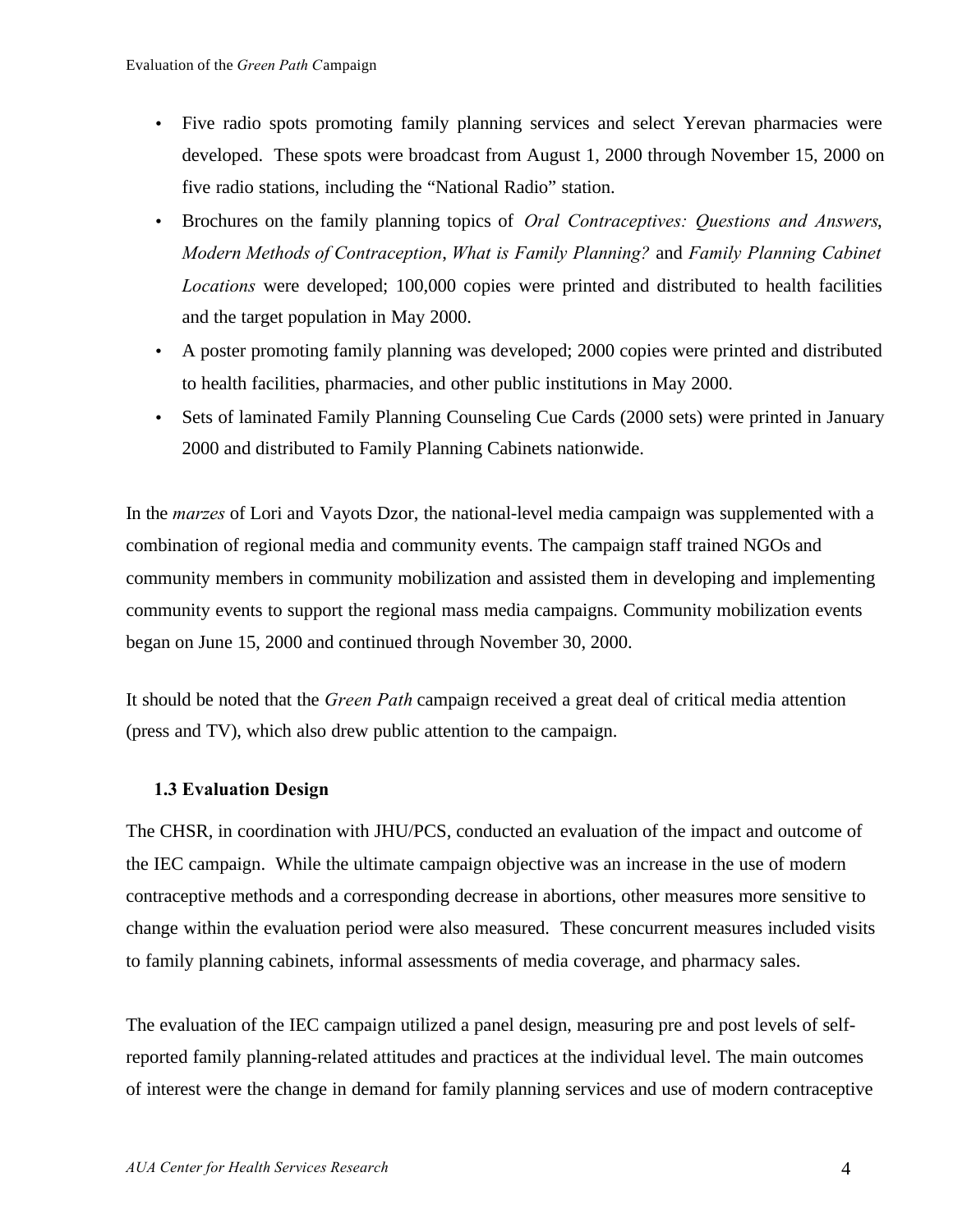methods. Panelists were selected from Yerevan, Lori and Vayots Dzor *marzes*, and Armavir *marz*. Yerevan was included as it represents a significant fraction of the population. It is the single largest metropolitan center and its residents considered to differ from other urban areas. Lori and Vayots Dzor represent the two *marzes* receiving the supplemental regional campaign in addition to the national campaign. Armavir represents a *marz* similar to Lori and Vayots Dzor receiving only the national campaign. In addition to the panelists, a post-intervention only group of respondents was recruited from these *marzes* using the baseline cluster structure. These respondents served to identify whether any bias was introduced into the evaluation process by the panel design (e.g., did participation in the baseline survey influence receptivity to the campaign).

A concern in program evaluation is attributing changes to the program as opposed to other influences within a community. The panel design used in this study provides a robust assessment of the program's true impact. Unlike a simple pre-post group comparison study, the panel design permits the determination of temporal relationships at an individual level, strengthening causal inferences drawn from the data. Had the program failed to demonstrate an impact, this design would lend insight into where the program failed to achieve the intermediary goals predicted by the Steps to Behavior Change model [6] as necessary for the attainment of the overall goals. The addition of a post-intervention only respondent group further strengthens the design by allowing an assessment for reactive effects, such as participation in the baseline enhancing receptivity to the campaign. Such framework-based analyses can lead to improvements in the design and/or implementation of future programs rather than the wholesale dismissal of an otherwise sound approach.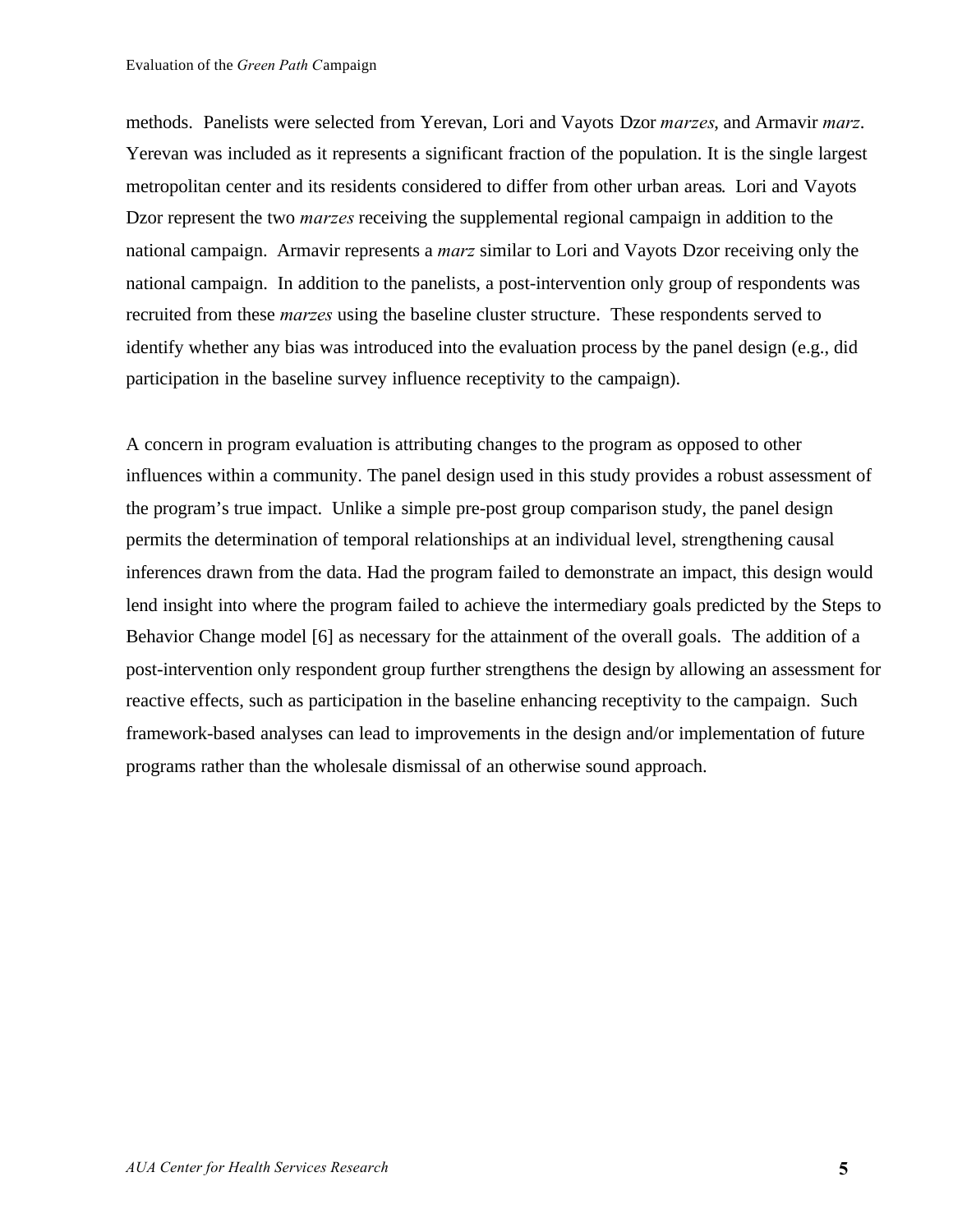#### **2. Methods**

#### **2.1 Sampling**

Respondents were selected using a probability proportional to size cluster sampling technique. This process gives every potential respondent in the target population an equal probability of being included in the sample while allowing for an efficient enumeration process. While this method was seen as the most rigorous method feasible, it is based on several assumptions: 1) patterns of emigration are uniform across Armenia; 2) a cluster size of 6 coupled with skipping adjacent households effectively minimizes homogeneity bias to a design effect of 20.0%; and 3) the population is uniformly distributed across geographic areas with respect to key socio-demographic variables. Extant data and prior research indicate that these assumptions are reasonable for Armenia at this time. As detailed in Appendix 1, which includes a summary of the baseline survey procedures, the sample is representative of the *marzes* from which the sample was drawn and should reasonably reflect all of Armenia.

Baseline enrollment occurred in April/May 2000. Sufficient numbers were selected to adjust for the potential cluster design effect and losses to follow-up so as to detect a change of 3% or more in use of modern contraceptives. At the baseline, 504 respondents from Yerevan, 504 from the enhanced intervention *marzes* of Lori and Vayots Dzor, and 204 from the comparison *marz* of Armavir were enrolled [see map, Figure 2]. In November and December 2000, approximately six months following the implementation of the *Green Path* campaign, 1,088 women still meeting the inclusion criteria were re-interviewed. These 1,088 respondents constitute the panel used in the statistical analysis.

An additional 236 women were enrolled during the follow-up to assess for any reactive/ instrumentation effects. Eighty-four women from Yerevan, 84 women from Lori/Vayots Dzor, and 68 women from Armavir comprised this group. Participants in this group were selected using an extension of the clusters identified through the probability proportional to size cluster sampling used in the baseline survey.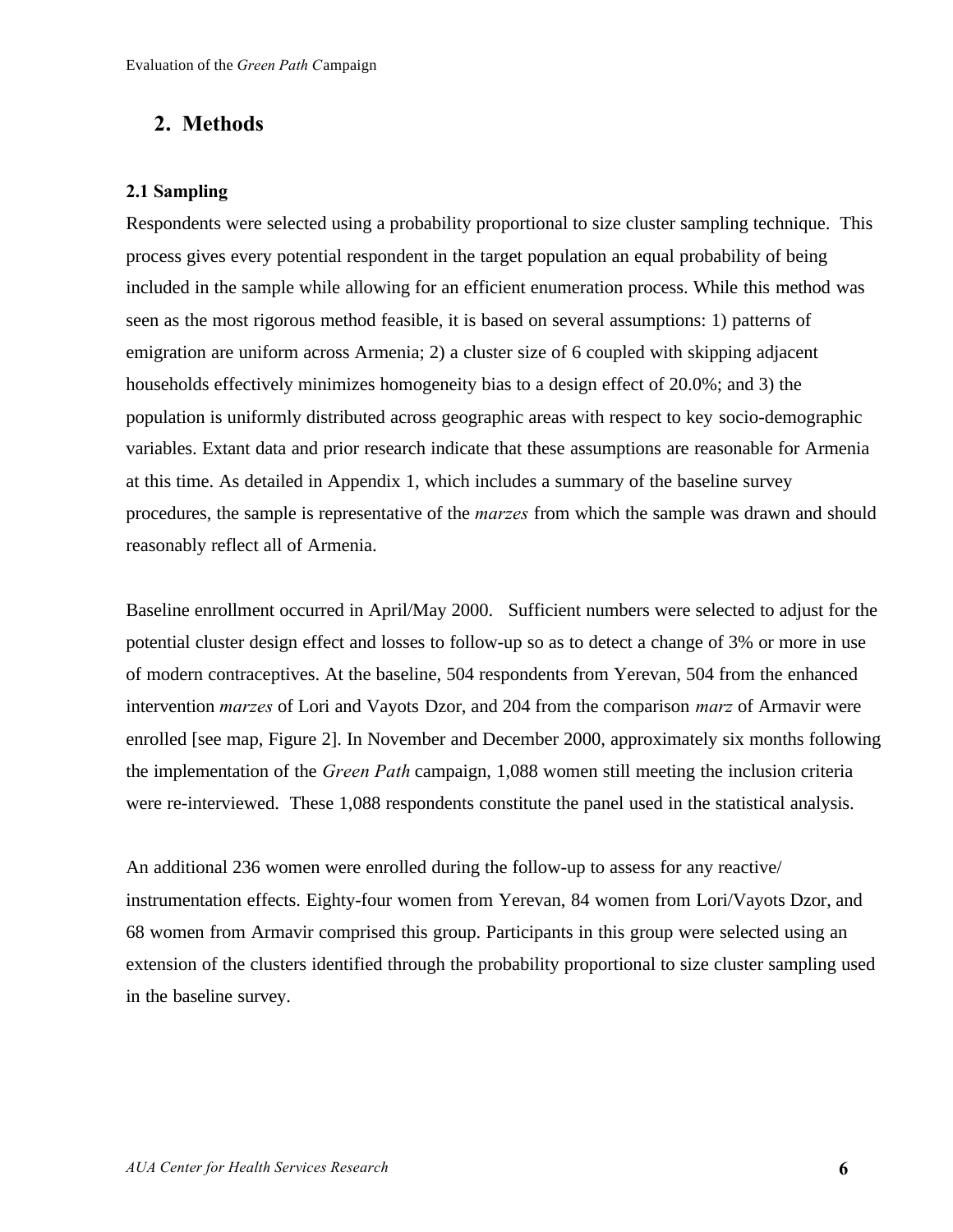

#### **Figure 2. Map of the Republic of Armenia, by** *marz*

#### **2.2 Instruments**

JHU/PCS and the CHSR staff collaboratively developed the baseline and follow-up survey instruments. The baseline and final questionnaires for panel participants (Appendix 2) were 29 and 25 pages in length, respectively, and required approximately 26 minutes (baseline) and 22 minutes (follow-up) to complete. The content for both surveys was similar. Redundant information was removed from the follow-up instrument while program exposure specific items were added. The post-intervention only group received a composite survey covering material from both surveys so as to provide comparable information. Listed below are the specific domains that were addressed in the panel survey. Domains are noted as either common to both instruments or specific to one.

- 1. Awareness, information seeking, and attitude toward various contraceptive methods (both)
- 2. Knowledge of various contraceptive methods (baseline)
- 3. Sources used by respondents to obtain information on contraceptive methods (both)
- 4. Five year pregnancy history (baseline)
- 5. Pregnancy history since June 2000 (follow-up)
- 6. Patterns of respondents' contraceptive method use (both)
- 7. Changes in respondents' family planning method use since June 2000 (follow-up)
- 8. Visits to Family Planning Cabinets (both)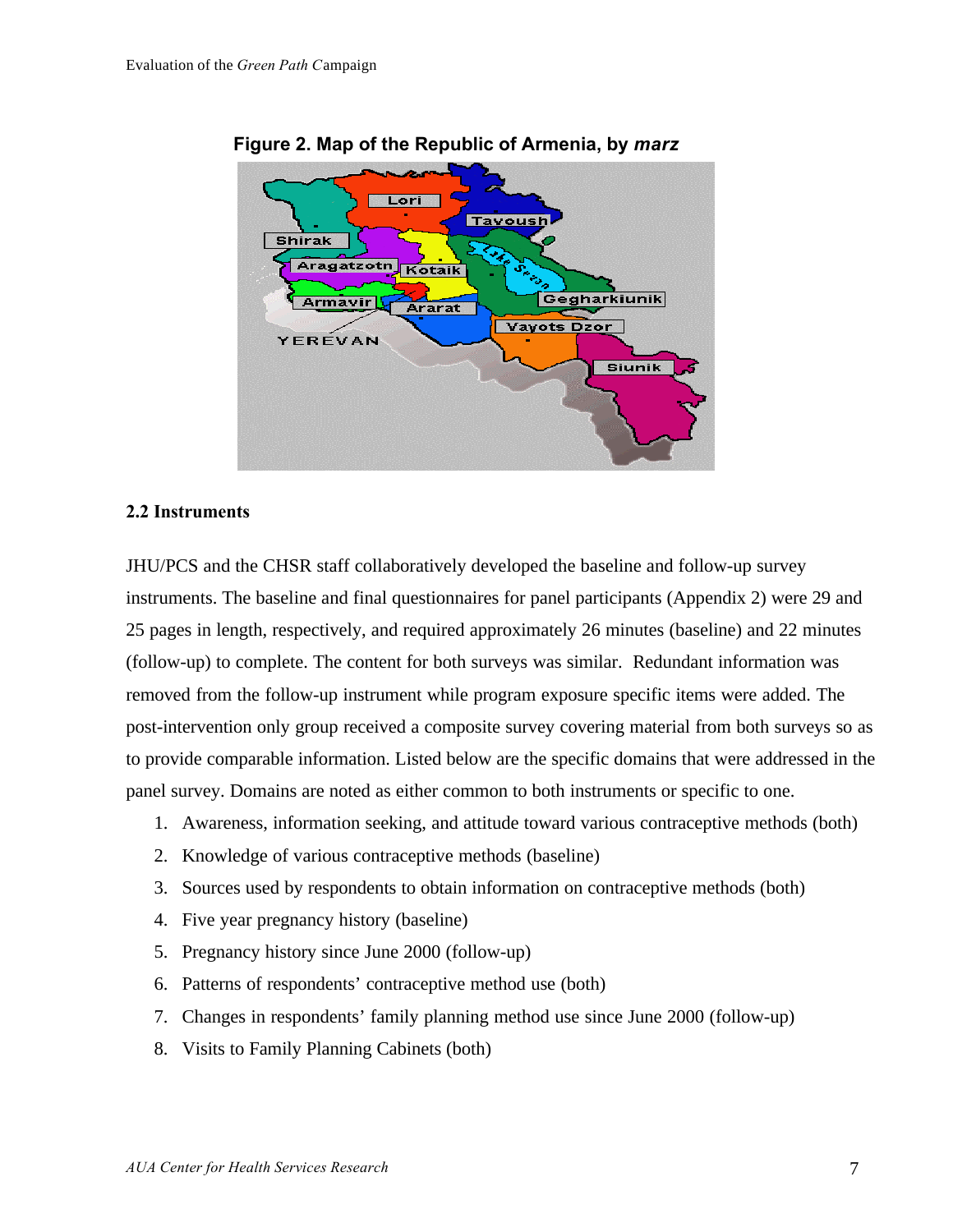- 9. Respondents' perception of the quality of contraceptive counseling provided by Family Planning Cabinet physicians (both)
- 10. Respondents' satisfaction with family planning services (both)
- 11. Components of the family planning care provided at the cabinets (both)
- 12. Exposure to information about modern contraceptives (baseline)
- 13. Respondents' exposure to the *Green Path* Campaign (follow-up)
- 14. Respondents' perception of the quality of the *Green Path* Campaign materials (follow-up)
- 15. Respondents' attitude towards the campaign, Family Planning Cabinets, and the concept of family planning in Armenia (follow-up)
- 16. Perception of modern method use among peers (both)
- 17. Change in the respondents' family planning-related practices and attitudes since the launch of the *Green Path* Campaign (follow-up)
- 18. Knowledge of reproductive health (baseline)
- 19. Knowledge of sexually transmitted diseases (STD) transmission and manifestation (baseline)
- 20. Key demographic and socio-cultural factors (baseline)

All interviews were conducted in a room separate from other household members. The respondent and the interviewer were alone during the interview. Roughly 97% of the interviews were conducted in Armenian with the balance conducted in Russian. In addition to completing the assigned interviews, the interviewers completed journal forms (Appendix 3) where information regarding the interview and selection processes was recorded to document compliance with the sampling protocol and response patterns.

#### **2.3 Training/pre-testing/data collection**

Baseline interviewer training (2 days) and pre-testing (2 days) took place the week of April 17, 2000, with a final retraining on the revised instrument/protocol occurring on April 25, 2000 (Appendix 4). A total of 17 interviewers, all women, were utilized. Data collection started on April 26, 2000 and ended on May 16, 2000. A senior member of the CHSR or JHU/PCS staff observed each interviewer at least three times during the pre-testing phase and once during the implementation phase to assure compliance with the survey protocol and proper interviewer techniques.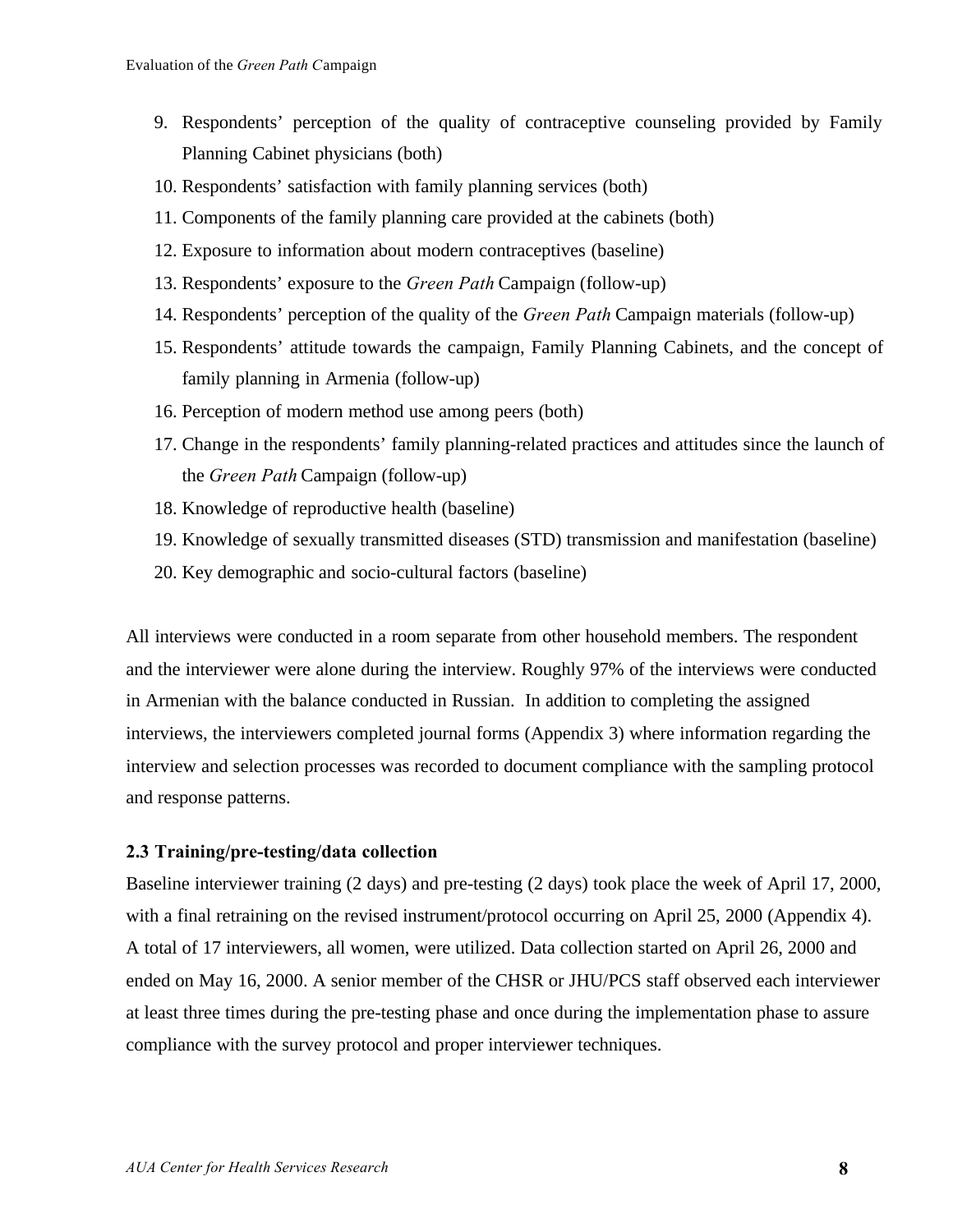Follow-up interviewer training (1 day) and pre-testing (1 day) took place on November 18 and 20, 2000, with a final retraining of the revised instrument/protocol occurring on November 24 (Appendix 4). A total of 10 full-time interviewers, all with baseline experience, was utilized. Data collection started on November 25 and ended on December 22, 2000. A senior member of the CHSR or JHU/PCS staff observed each interviewer during the pre-testing phase.

#### **2.4 Data entry/analysis**

Data were entered into a computer database and analyzed using SPSS 10.0 software. Double entry was used to ensure the accuracy of the data entry. The Chi-square test, paired t-test, one-way ANOVA, and McNemar and Wilcoxson non-parametric tests were used for the analysis. Stata 6.0 was used to assess the level of the cluster design effect.The observed design effect was consistent with the cluster design and within the limits taken into consideration when setting the sample size. The rudimentary analysis using Stata 6.0 suggested that further adjustments for the design effect were not needed in this analysis.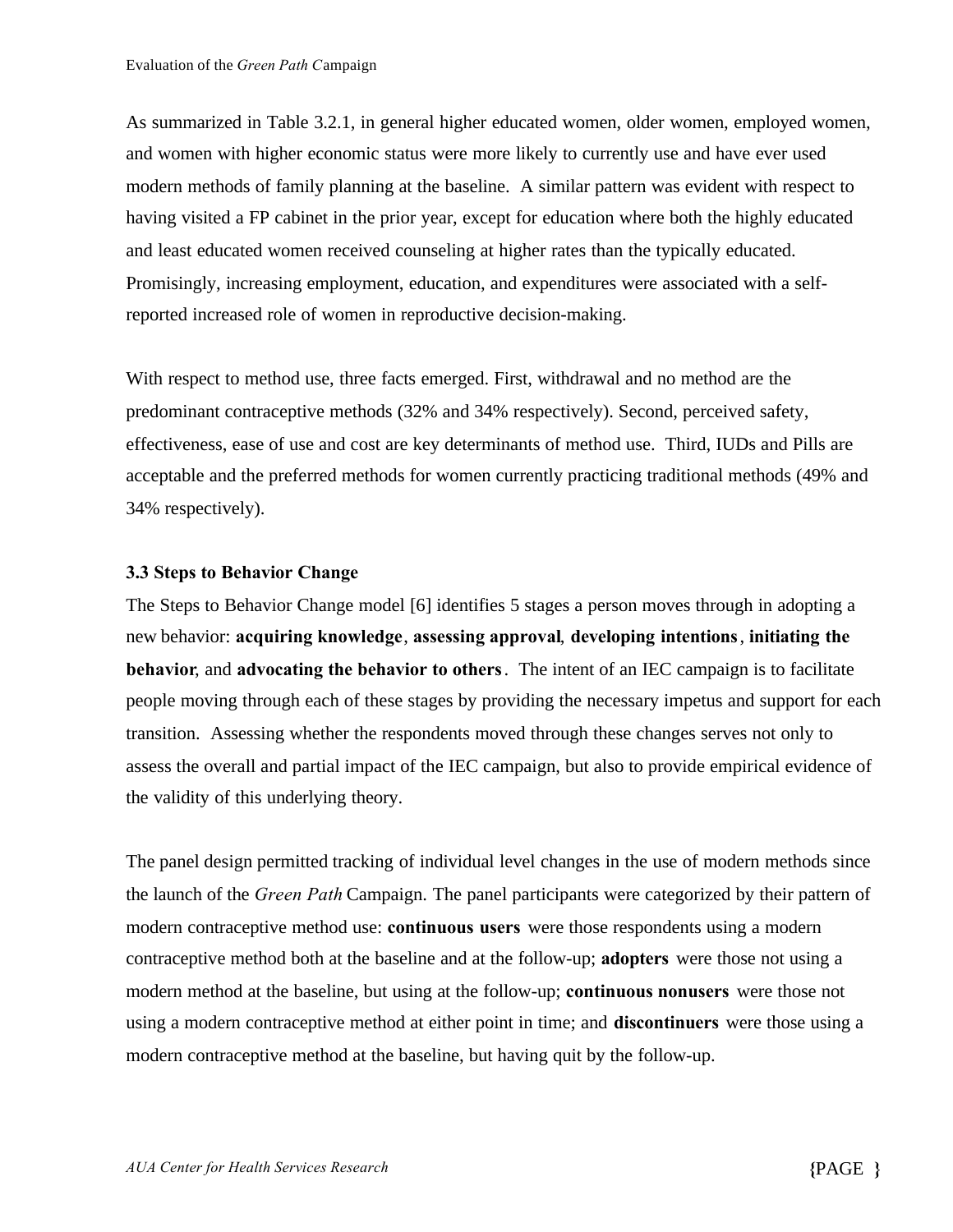|                           | Age     |                  |                          | Employed       | <b>Monthly Expenditures</b> |                          |         | <b>Respondent Education</b> |       |               |              |
|---------------------------|---------|------------------|--------------------------|----------------|-----------------------------|--------------------------|---------|-----------------------------|-------|---------------|--------------|
|                           | $18-25$ | $26 - 35$        | Yes                      | N <sub>o</sub> | Less than                   | From                     | Above   | $<10$                       | 10    | Professional/ | Institute/   |
|                           |         |                  |                          |                | \$50                        | \$50-99                  | \$100   | years                       | years | Technical     | University/  |
|                           |         |                  |                          |                |                             |                          |         |                             |       |               | Postgraduate |
|                           | (383)   | (703)            | (175)                    | (911)          | (364)                       | (311)                    | (256)   | (52)                        | (374) | (430)         | (231)        |
| Ever use of modern        | 46.2    | $65.4*$          | 65.1                     | 57.5           | 50.8                        | 63.3                     | $67.2*$ | 36.5                        | 51.9  | 60.2          | $72.3*$      |
| contraceptives            |         |                  |                          |                |                             |                          |         |                             |       |               |              |
| Current use of modern     | 18.0    | $27.0*$          | 33.1                     | $22.1*$        | 16.2                        | 26.0                     | $31.3*$ | 5.8                         | 16.6  | 24.4          | $39.0*$      |
| contraceptives            |         |                  |                          |                |                             |                          |         |                             |       |               |              |
| Received FP care/         | 5.5     | $\overline{4.7}$ | 10.3                     | $4.0*$         | 3.0                         | 7.1                      | 5.5     | 7.7                         | 2.7   | 4.0           | $10.0*$      |
| counseling services, past |         |                  |                          |                |                             |                          |         |                             |       |               |              |
| year %                    |         |                  |                          |                |                             |                          |         |                             |       |               |              |
| Responsible for making    |         | $*$              |                          |                |                             |                          |         |                             |       |               | $\ast$       |
| decision: family size     |         |                  |                          |                |                             |                          |         |                             |       |               |              |
| Husband                   | 18.9    | 16.2             | 16.6                     | 17.3           | 20.7                        | 18.3                     | 16.0    | 31.4                        | 21.6  | 16.5          | 8.2          |
| Wife                      | 5.5     | 8.3              | 10.3                     | 6.7            | 8.0                         | 5.1                      | 8.6     | 5.9                         | 6.5   | 7.7           | 8.2          |
| Husband and Wife          | 67.4    | 72.6             | 71.4                     | 70.7           | 66.7                        | 72.0                     | 72.3    | 49.0                        | 65.5  | 72.1          | 82.3         |
| Neither                   | 1.6     | 1.7              | 1.7                      | 1.7            | 1.9                         | 2.3                      | 1.2     | 2.0                         | 2.2   | 1.6           | 0.9          |
| Mother-in-law             | 5.3     | 0.7              |                          | 2.8            | 1.7                         | 2.3                      | 1.2     | 9.8                         | 3.0   | 1.6           | 0.4          |
| Family                    | 1.3     | 0.4              | $\overline{\phantom{a}}$ | 0.9            | 1.1                         | $\overline{\phantom{a}}$ | 0.8     | 2.0                         | 1.3   | 0.5           |              |
| Responsible for making    |         |                  |                          |                |                             |                          | $*$     |                             |       |               |              |
| decision: contraception   |         |                  |                          |                |                             |                          |         |                             |       |               |              |
| Husband                   | 17.3    | 15.5             | 15.2                     | 16.2           | 21.1                        | 16.0                     | 10.9    | 21.2                        | 19.1  | 15.6          | 10.6         |
| Wife                      | 16.5    | 19.4             | 18.7                     | 18.3           | 16.9                        | 19.9                     | 19.8    | 19.2                        | 18.5  | 18.8          | 17.2         |
| Husband and Wife          | 59.6    | 60.7             | 65.5                     | 59.5           | 55.6                        | 59.5                     | 64.9    | 53.8                        | 56.7  | 60.1          | 68.7         |
| Neither                   | 4.6     | 4.3              | 0.6                      | 5.2            | 6.4                         | 3.9                      | 2.8     | 5.8                         | 5.2   | 4.6           | 2.6          |
| Mother-in-law             | 1.4     | 0.1              |                          | 0.7            | $\blacksquare$              | 0.3                      | 1.2     | $\overline{\phantom{a}}$    | 0.5   | 0.5           | 0.9          |
| With MD                   | 0.3     |                  |                          | 0.1            |                             |                          | 0.4     |                             |       | 0.2           |              |

**Table 3.2.1. Family planning and reproductive health practices in panelists according to age, employment, expenditures and education (@baseline)**

 $*$  - the differences are statistically significant,  $p < 0.05$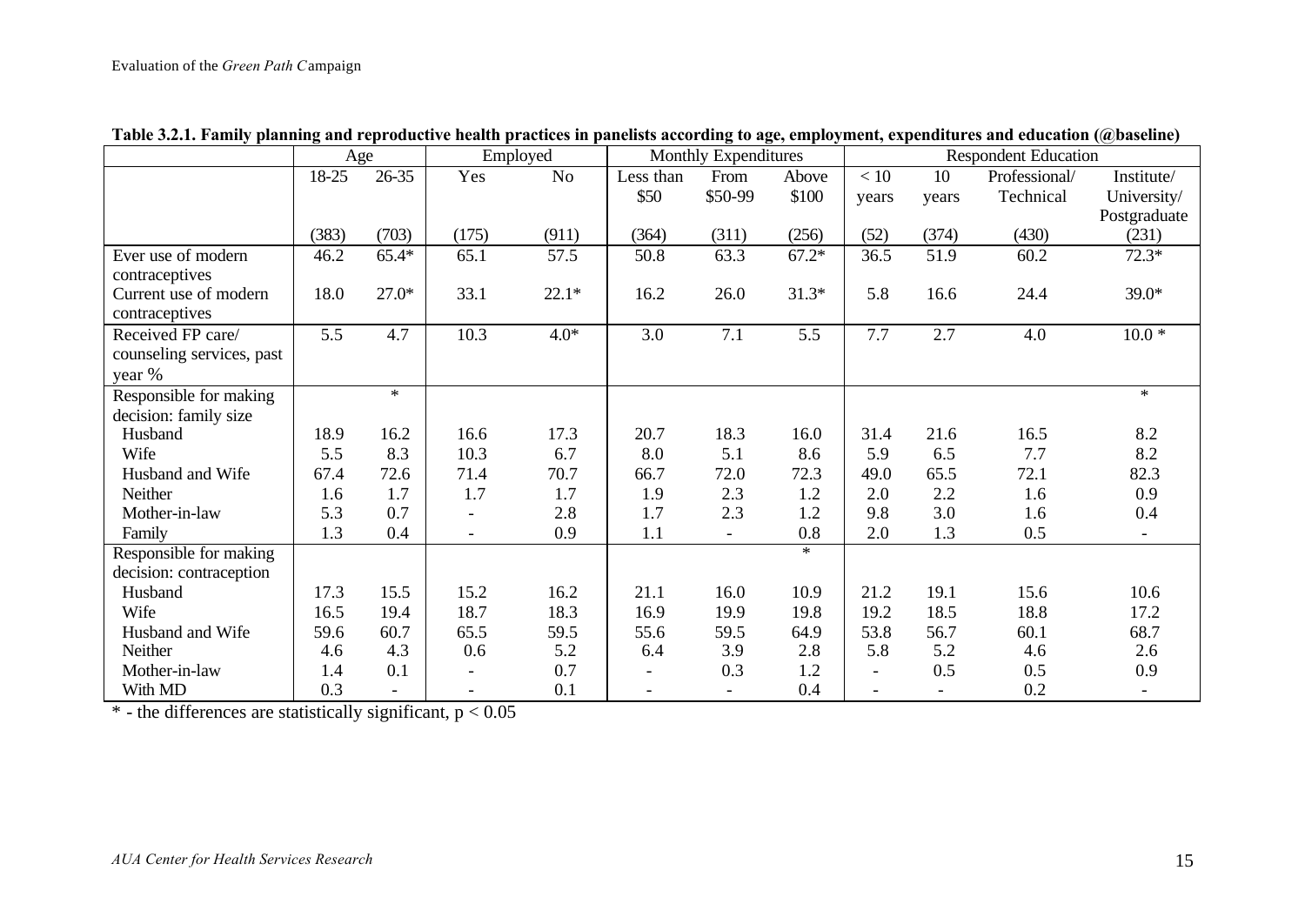#### **Knowledge**

Information was gathered concerning respondents' awareness and knowledge of modern contraceptive methods (Tables 3.3.1, 3.3.2). Pills, IUDs, and condoms were well known by the majority of women. Among the 8 modern methods queried the mean number of methods spontaneously recalled by the panelists at baseline was 1.87, with Yerevan women recalling significantly more than women from the other *marzes.* This pattern was repeated with respect to cued recall and for self-reported knowledge of how to use these modern contraceptive methods. Knowledge of traditional methods was considerably higher, with knowledge of each of the four queried traditional methods exceeding 80% and self-reported knowledge of their use similarly high.

In this case, the panel design limited the ability to assess changes in knowledge as the cued recall questions in the baseline prevented assessing knowledge gains at follow-up.

| Location                             | <b>Total</b> | Yerevan | Lori/              | Armavir |
|--------------------------------------|--------------|---------|--------------------|---------|
|                                      |              |         | <b>Vayots Dzor</b> |         |
| (n)                                  | (1088)       | (441)   | (459)              | (188)   |
| % of women who recalled each method  |              |         |                    |         |
| (spontaneously or cued)              |              |         |                    |         |
| <b>Modern methods</b>                |              |         |                    |         |
| Pills*                               | 82.6         | 90.6    | 76.9               | 77.7    |
| <b>IUD</b>                           | 99.7         | 99.5    | 99.8               | 100     |
| Depo-Provera/ Injections             | 15.5         | 14.0    | 17.7               | 13.9    |
| Condoms*                             | 96.3         | 99.5    | 94.8               | 92.6    |
| Spermicides/Cream                    | 40.4         | 43.1    | 37.6               | 41.2    |
| Female Sterilization*                | 54.8         | 59.2    | 50.2               | 55.9    |
| Male Sterilization*                  | 21.2         | 27.0    | 19.2               | 12.2    |
| <b>Emergency Contraception*</b>      | 22.6         | 27.9    | 20.1               | 16.0    |
| <b>Natural/traditional methods</b>   |              |         |                    |         |
| $LAM*$                               | 93.0         | 91.1    | 95.2               | 92.0    |
| Safe period methods*                 | 81.6         | 86.5    | 79.0               | 76.6    |
| Withdrawal                           | 89.6         | 89.3    | 88.0               | 94.1    |
| Douching*                            | 80.8         | 89.3    | 76.9               | 70.2    |
| Mean number of modern                | 1.87         | 2.20    | 1.66               | 1.64    |
| contraceptives recalled by women     |              |         |                    |         |
| (spontaneously) mean $(n)^*$         |              |         |                    |         |
| Mean number of modern                | 4.32         | 4.58    | 4.15               | 4.09    |
| contraceptives recalled by women     |              |         |                    |         |
| (spontaneously or cued) mean $(n)^*$ |              |         |                    |         |

**Table 3.3.1. Awareness of contraceptive methods among panelists, by study site (@baseline)**

 $*$  - the differences between regions are statistically significant,  $p < 0.05$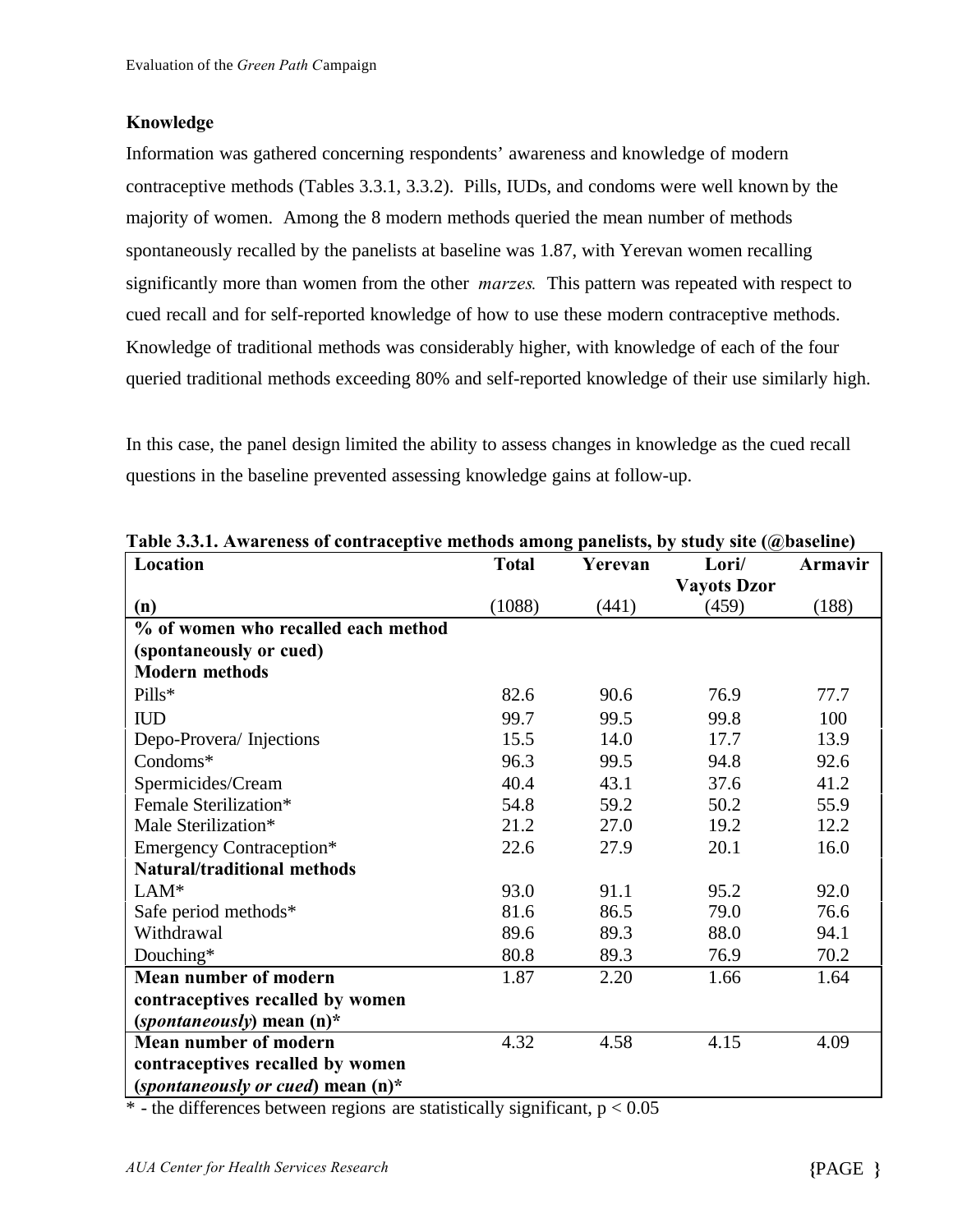| Location                         | <b>Total</b> | Yerevan | Lori/              | Armavir |
|----------------------------------|--------------|---------|--------------------|---------|
|                                  |              |         | <b>Vayots Dzor</b> |         |
| (n)                              | (1088)       | (441)   | (459)              | (188)   |
| % of women reporting knowledge   |              |         |                    |         |
| of how to use each method        |              |         |                    |         |
| <b>Modern methods</b>            |              |         |                    |         |
| Pills*                           | 42.4         | 49.3    | 35.9               | 42.2    |
| $\text{ILD}^*$                   | 72.3         | 77.6    | 65.4               | 76.9    |
| Depo-Provera/Injections          | 7.8          | 7.7     | 8.4                | 6.4     |
| $Condoms^*$                      | 78.4         | 87.4    | 71.7               | 73.4    |
| Spermicides/                     | 23.5         | 25.6    | 19.8               | 27.8    |
| $C$ ream <sup>*</sup>            |              |         |                    |         |
| <b>Emergency Contraception*</b>  | 12.6         | 16.4    | 10.5               | 8.6     |
| <b>Traditional methods</b>       |              |         |                    |         |
| <b>LAM</b>                       | 75.3         | 72.3    | 77.3               | 77.4    |
| Safe period methods*             | 68.2         | 76.3    | 62.9               | 62.4    |
| Withdrawal*                      | 81.9         | 80.2    | 81.0               | 88.2    |
| Douching                         | 68.4         | 78.5    | 63.1               | 57.8    |
| Mean number of modern            | 1.39         | 1.40    | 1.35               | 1.34    |
| contraceptives, which women know |              |         |                    |         |
| how to use mean $(n)^*$          |              |         |                    |         |

| Table 3.3.2. Knowledge of how to use specific contraceptive method among panelists, by |  |
|----------------------------------------------------------------------------------------|--|
| study site @baseline                                                                   |  |

 $*$  - the differences between regions are statistically significant,  $p < 0.05$ 

At both the baseline and follow-up, the majority of the respondents cited doctors as the most trusted information source about their current contraceptive method (36.3% at the baseline and 43.1% at the follow-up). While not mentioned at the baseline, at the follow-up women cited Family Planning Cabinets as the second most trusted source of information (12.2%). The next most frequently cited sources were the partner/husband, followed by books/printed materials and television. These latter two categories showed large relative increases in importance between the baseline and follow-up assessments. These emergence of the Family Planning Cabinet as an important information source, even among those not visiting the cabinet is likely related to the Green Path campaign messages, but that assertion cannot be tested with the available data.

#### **Attitudes/Approval – Family Planning**

Information was obtained regarding the change in the panelists' perceptions of safety, effectiveness, cost, and general image of different contraceptives since the campaign launch.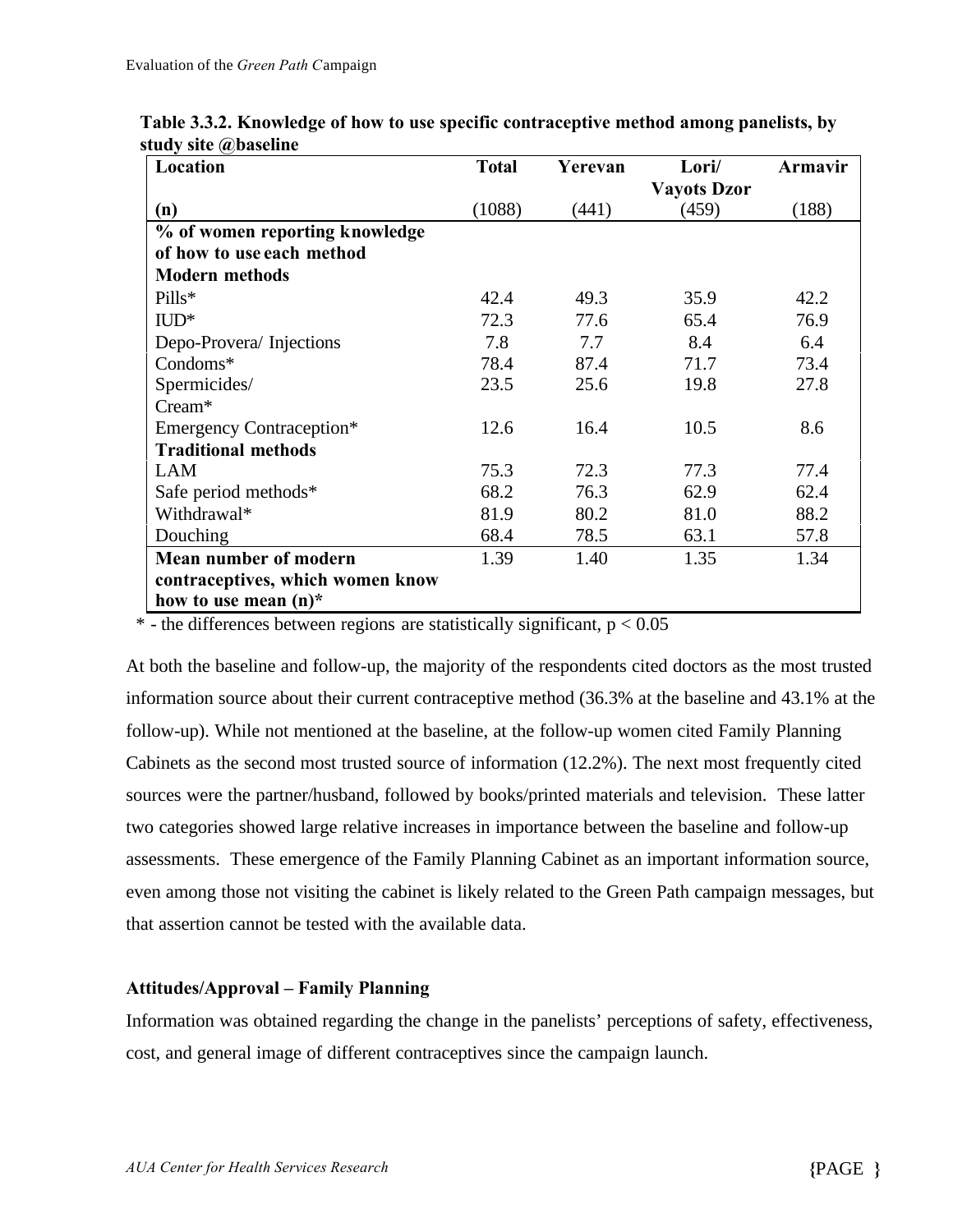A 5-point Likert-type scale was used both at the baseline and follow-up, where a score of 5 was strongly favorable/positive. Figure 4 indicates the shifts in women's perceptions of modern contraceptive methods consistent with the themes raised by the *Green Path* Campaign. Overall,



**Figure 4. Mean change in the perceptions of the safety, effectiveness, cost and general image of the modern contraceptives among panelists**

\*- the difference is statistically significant,  $p < 0.05$ 

perceptions of safety, effectiveness, cost, and general acceptance of modern methods improved. Among discontinuers of a modern method, however, the general image of modern methods declined significantly, while increasing among adopters.

Respondents' perceptions of abortion safety and image declined while cost increased (Figure 5). These changes were not significantly different by method use category. A similar pattern of decline was noted for withdrawal with discontinuers of modern methods perceiving significantly higher levels of effectiveness for withdrawal by the follow-up (Figure 6). Surprisingly, the perception of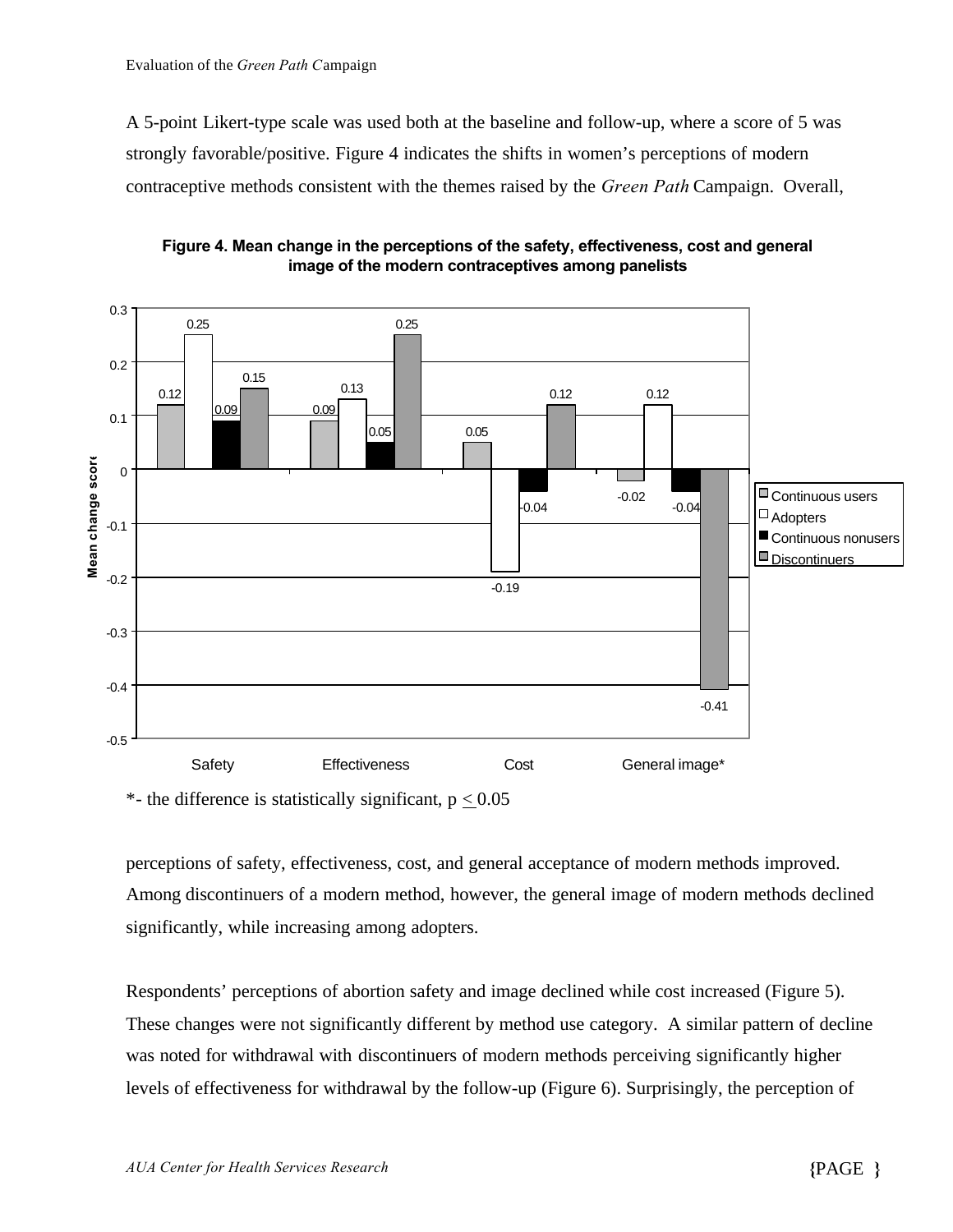modern contraceptive methods use among 10 women acquaintances was significantly lower at the follow-up (4.57 in the follow-up versus 4.90 in the baseline), with adopters perceiving an increase and discontinuers a decrease (Figure 7). Despite the low prevalence of modern method use, over 93% of the panelists felt family planning was necessary/beneficial to Armenia.



**Figure 5. Mean change in the perceptions of the safety, cost and general image of abortion among panelists**



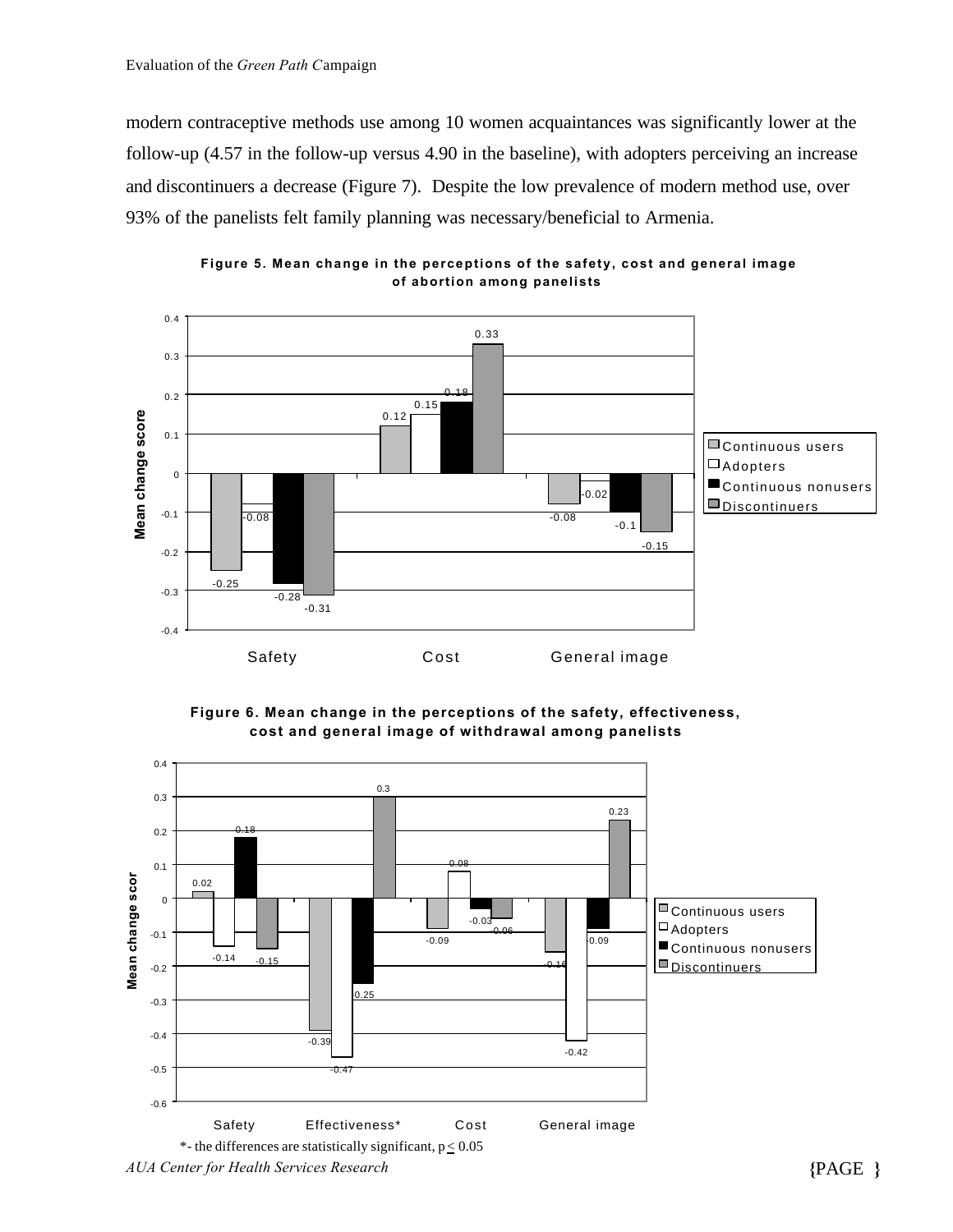

# **Figure 7. Mean change in the mean number of women**

#### **Attitudes/Approval –** *Green Path* **Campaign**

The *Green Path* Campaign and FP Cabinets evoked positive attitudes through the campaign materials and activities. As shown in Table 3.3.3, the TV advertisements created positive attitudes in 78.2% of the exposed respondents, radio advertisements in 77.2%, brochures in 87.8%; and local events in 96.6%.

| Attitude towards the Green Path Campaign and | Positive | Neutral | Negative |  |  |  |  |
|----------------------------------------------|----------|---------|----------|--|--|--|--|
| FP Cabinets evoked by                        | $(\%)$   | (%)     | (% )     |  |  |  |  |
| TV advertisements (n=922)                    | 78.2     | 16.3    | 5.5      |  |  |  |  |
| Radio advertisements $(n=167)$               | 77.2     | 18.0    | 4.8      |  |  |  |  |
| Green Path brochures ( $n = 147$ )           | 87.8     | 11.6    | 0.7      |  |  |  |  |
| Local events (in Lori/Vayots Dzor) $(n=29)$  | 96.6     | 3.4     |          |  |  |  |  |

**Table 3.3.3. Attitude evoked by campaign materials among those exposed**

Attitudes towards the campaign created by the criticism of the *Green Path* Campaign in the press were also investigated (Table 3.3.4). Of the women who read an article in the press about the *Green Path,* 65.9% were left with a positive attitude towards the campaign; one-third of the time even a negative article elicited a favorable opinion. This finding, as well as the fact that the vast majority (93%) of the respondents consider Family Planning as necessary/ beneficial for Armenia, indicates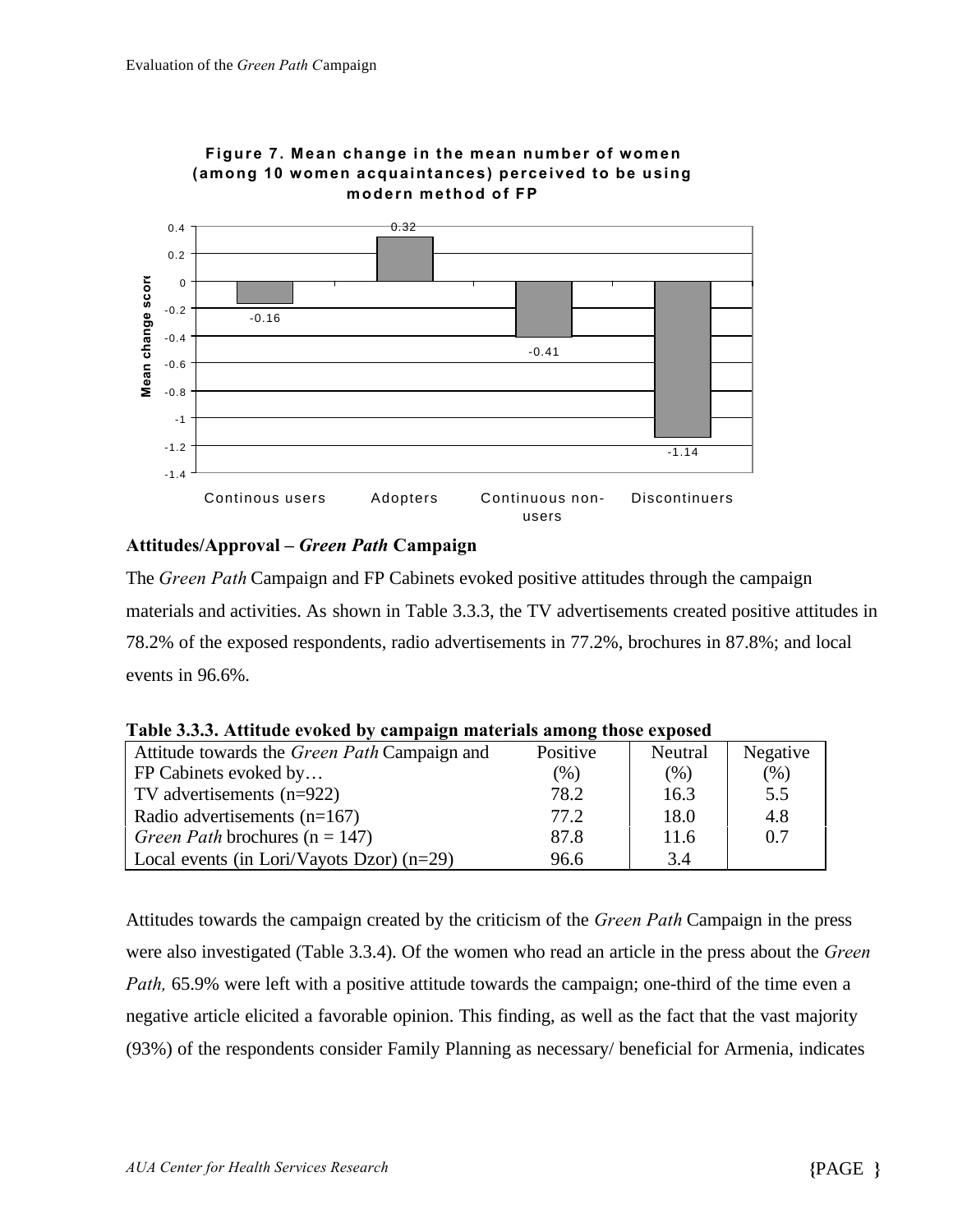that the campaign messages addressed a need. Given the negative press coverage and pejorative intent linked to the term "family planning," these are encouraging results.

|                             | Provoked attitude* |          |         |                          |  |  |
|-----------------------------|--------------------|----------|---------|--------------------------|--|--|
|                             | n                  | Positive | Neutral | Negative                 |  |  |
|                             |                    | $(\%)$   | $(\%)$  | (%)                      |  |  |
| The article(s) perceived as |                    |          |         |                          |  |  |
| Positive                    | 30                 | 100.0    |         | $\overline{\phantom{0}}$ |  |  |
| Neutral                     | 2                  | 50.0     | 50.0    | $\overline{\phantom{0}}$ |  |  |
| Negative                    | 33                 | 33.3     | 36.4    | 30.3                     |  |  |
| Mixed                       | 16                 | 68.8     | 18.8    | 12.5                     |  |  |
| <b>OVERALL</b>              | 82                 | 65.9     | 19.5    | 14.6                     |  |  |

**Table 3.3.4. Attitude evoked by the criticism of the** *Green Path* **in the press**

 $*$  - the differences are statistically significant,  $p < 0.05$ 

Also of note was the finding that the sponsorship of the *Green Path* Campaign played a positive role in women's assessment of the credibility of the messages delivered by the campaign. For roughly 70% of the respondents, the sponsorship of any of the organizations involved (USAID, JHU, MOH) increased the credibility of the campaign messages (Table 3.3.5), with little distinction made among the credibility of the sponsors.

**Table 3.3.5. The assessment of the credibility of the messages in connection with the sponsorship of the campaign**

|                                      | <b>HSAID</b> | JHU.  | MOH   |  |
|--------------------------------------|--------------|-------|-------|--|
|                                      | (928)        | (897) | (930) |  |
| Increases credibility of the message | 72.8         | 72.2  | 74.6  |  |
| Has no effect                        | 24.6         | 25.2  | 22.5  |  |
| Decreases credibility of the message | 2.6          | 2.6   | 2.9   |  |

#### **Intention**

Data were obtained regarding patterns of contraceptive method information seeking between June 1, 2000 and the follow-up interview (Table 3.3.6). Of the panel respondents, 20.2% reported seeking information about any modern contraceptive following the launch of the campaign. The modern method most frequently cited by women in this respect was **pills** (13.5% of respondents) followed by **IUDs** (10.8%) and **condoms** (6.8%). This pattern varied by *marz* with a higher percentage of Yerevan respondents seeking information about the **IUD**.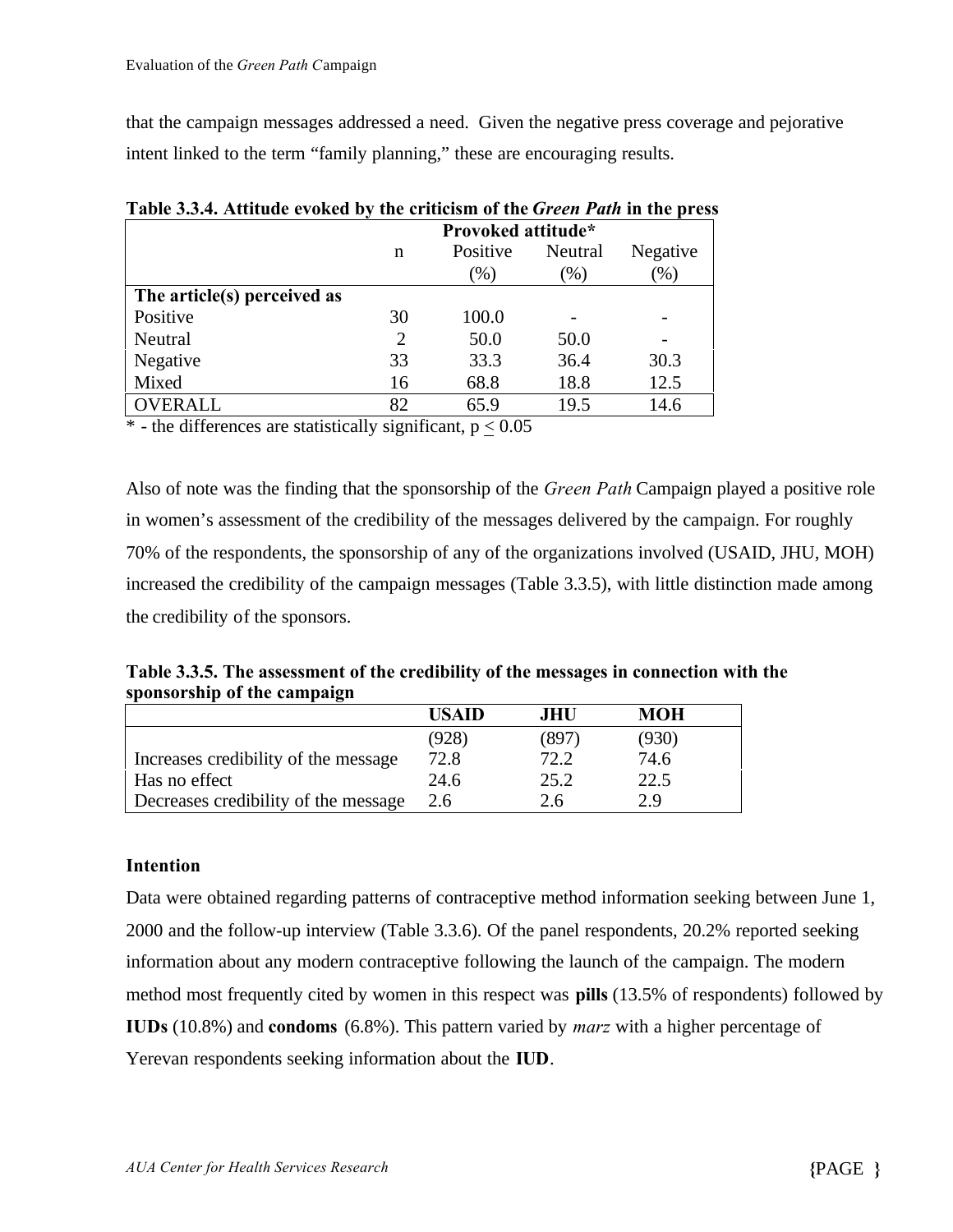Information seeking regarding traditional methods during this period was significantly lower (less than 5%). Women from Lori and Vayots Dzor sought out information regarding **LAM** and **withdrawal** more frequently while Yerevan respondents were more active in seeking information about the **safe period** method.

| Information seeking % (n)      | <b>Total</b> | Yerevan | Lori/Vayots Dzor | Armavir                  |
|--------------------------------|--------------|---------|------------------|--------------------------|
|                                | (1088)       | (441)   | (459)            | (188)                    |
| <b>Pills</b>                   | 13.5         | 12.0    | 15.0             | 13.3                     |
| $IUD*$                         | 10.8         | 13.9    | 9.6              | 6.5                      |
| Depo-Provera/Injections*       | 2.2          | 0.9     | 4.1              | 0.5                      |
| <b>Condoms</b>                 | 6.8          | 6.4     | 7.4              | 6.4                      |
| Spermicides/                   | 2.1          | 1.8     | 3.3              | $\overline{\phantom{a}}$ |
| Cream*                         |              |         |                  |                          |
| <b>Female Sterilization*</b>   | 1.5          | 0.7     | 2.8              |                          |
| Male Sterilization*            | 1.2          | 0.5     | 2.4              |                          |
| <b>Emergency Contraception</b> | 1.3          | 0.9     | 2.0              | 0.5                      |
| <b>ANY</b> modern              | 20.2         | 20.7    | 20.0             | 19.6                     |
| contraceptive method           |              |         |                  |                          |
| LAM*                           | 1.8          | 1.1     | 3.1              |                          |
| Safe period methods*           | 2.7          | 3.7     | 2.8              |                          |
| Withdrawal*                    | 1.7          | 0.5     | 3.1              | 1.1                      |
| <b>Douching</b>                | 1.4          | 1.4     | 2.0              | $\overline{\phantom{a}}$ |
| <b>Abstinence</b>              | 0.4          | 0.5     | 0.4              |                          |

**Table 3.3.6. Information seeking about contraceptive methods since June 1, 2000**

 $*$  - the differences are statistically significant,  $p < 0.05$ 

The percentage of women discussing contraceptive issues with their husbands three or more times since June 1, 2000, was significantly higher among adopters (55.6%) than in other method use categories (37.0% in continuous users, 29.4% in continuous non-users and 25.0% in discontinuers). Of note is that 25% of the women who had not discussed contraceptive issues with their husbands in the year prior to the baseline had had at least one discussion subsequent to the campaign launch, with most having several discussions (Table 3.3.7). These discussions may indicate developing intent that has not yet resulted in behavior change.

**Table 3.3.7. Frequency of discussions about contraception among couples**

| <b>Frequency of discussions about</b> | <b>Continuous</b> | <b>Adopters</b> | <b>Continuous</b> | <b>Discontinuers</b> |
|---------------------------------------|-------------------|-----------------|-------------------|----------------------|
| contraceptives with husband since     | users             |                 | nonusers          |                      |
| campaign launch % *                   | 189)              | 108)            | (693)             | (60)                 |
| Never                                 | 49.2              | 30.6            | 59.6              | 60.0                 |
| $1-2 \times$                          | 13.8              | 13.9            | 11.0              | 15.0                 |
| 3 or more times                       | 37.0              | 55.6            | 29.4              | 25.0                 |

\*- the differences are statistically significant,  $p \le 0.05$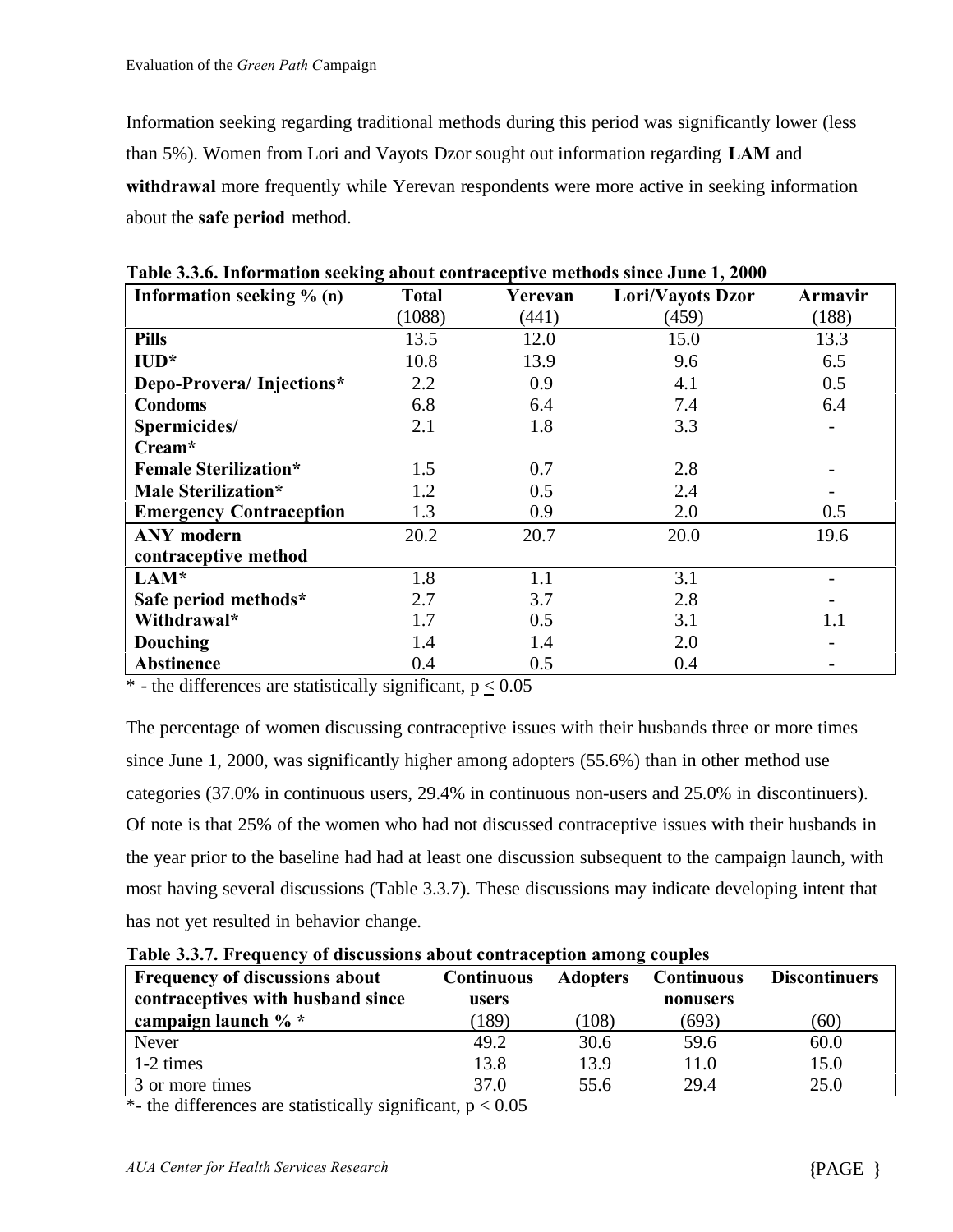Nearly 70% of the adopters of modern method use by the follow-up were women using traditional contraceptive measures at baseline who expressed a desire to use a modern method in the near future. This indicates the importance of intention as a key step to behavior change.

#### **Behavior - Use of Family Planning Services since June 1, 2000**

Further analysis revealed that having ever received family planning care/counseling services by women was positively associated with modern method use. As shown in Table 3.3.8 and Figure 8, 47.6% of those receiving FP services went on to adopt a modern method, as compared to an adoption rate of only 7.2% among those not receiving services. Furthermore, those receiving counseling services were more likely to make a change in method use, indicating the important role of provider counseling in facilitating a clients' progression from intention to practice. It can be inferred that if a woman visits the cabinet, her further adoption and use of a modern method is very likely.

**Table 3.3.8. Change in method type among women using any FP method (modern or traditional) by having received family planning care/counseling services since June 1, 2000**

| Change $\%$ (n) <sup>*</sup> | Received (65) | Not received (567) |
|------------------------------|---------------|--------------------|
| Traditional to modern        | 46.2          |                    |
| No change                    | 49.2          |                    |
| Modern to traditional        | 4.6           |                    |

 $*$  - the differences are statistically significant,  $p < 0.05$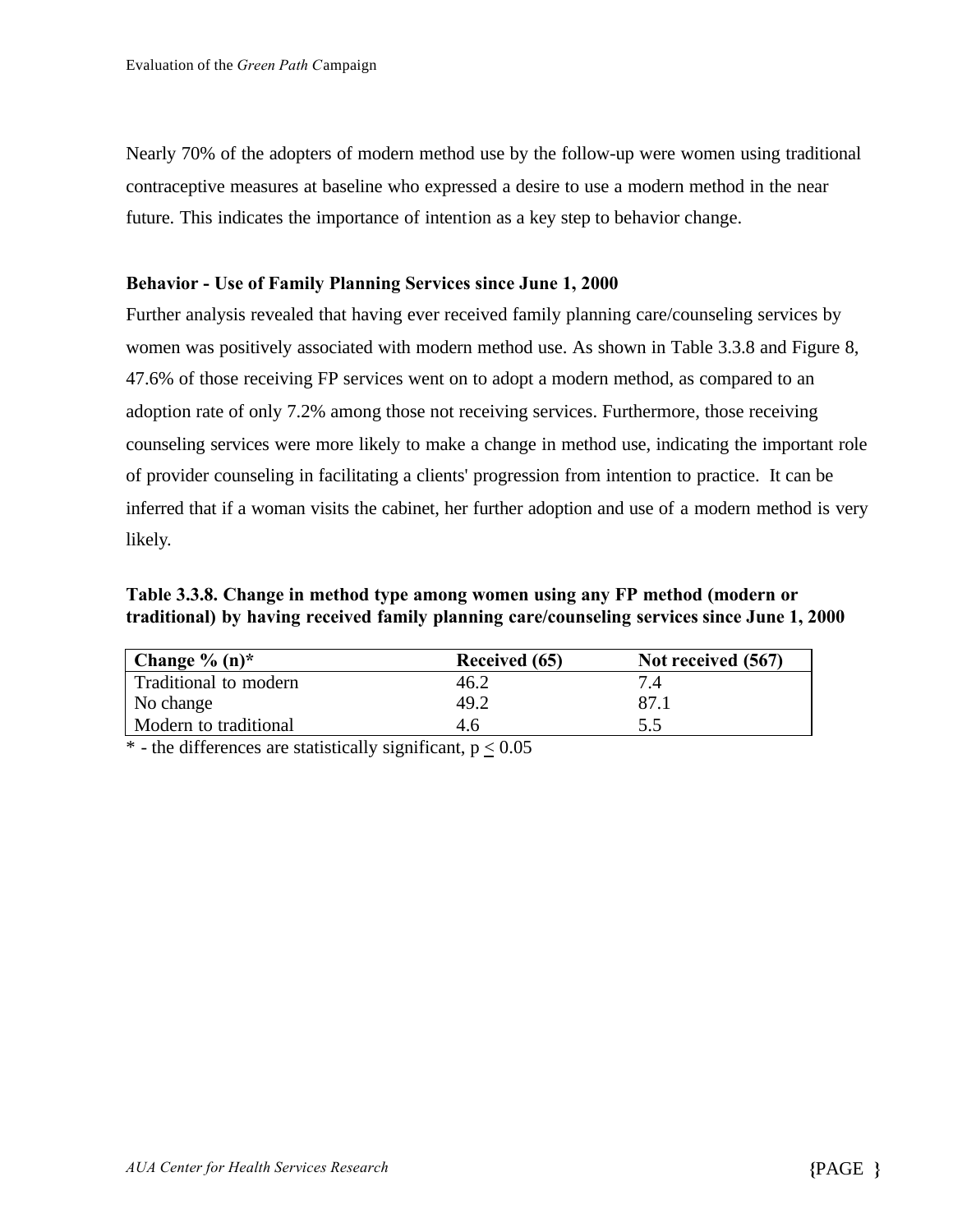

**Figure 8. Change in modern FP method use in panelists in relation to use of FP services**

The percentage of women receiving family planning care/counseling services also increased significantly at the follow-up, although the time periods for this variable at the baseline and the follow-up were different (in the baseline, women were asked about whether they had received FP care/counseling services during the past year, whereas in the follow-up they were asked about the time period since June 1, 2000). Of the panel women, 5.0% had received family planning care/counseling services in the year prior to the baseline versus 7.7% in the six months prior to the follow-up (Table 3.3.9, Figure 9). The fact that the shorter period of time still yielded a higher percentage of women visiting a cabinet indicates a strong response to the campaign. Still, overall utilization remains quite low.

As expected, the factor that most prompted women to seek services was media messages (61.4%), followed by doctors (26.5%) and friend/family's recommendations (22.9%). The recommendation of someone who already visited a Family Planning Cabinet prompted 4.8% of the women visiting a Cabinet. One woman was prompted by the baseline interview.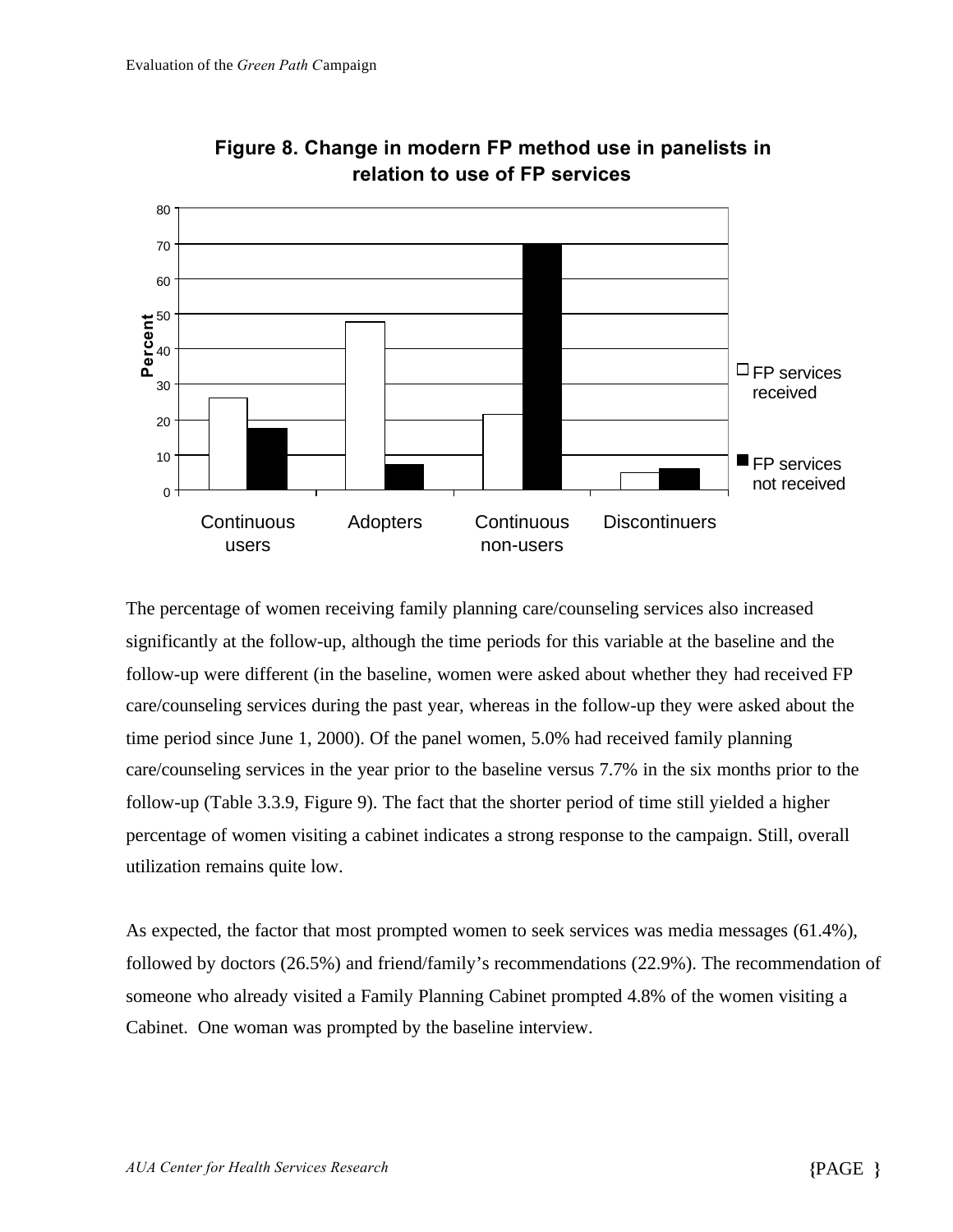



 A set of questions addressed the care received by women in FP Cabinets (Table 3.3.10). Family planning-related counseling was received by 84.4% of the respondents visiting cabinets; 83.1% of those women received an explanation of the benefits of contraceptive methods, and 72.3% were consulted on side effects. Among respondents who received FP care, 84.2% received a contraceptive method. The predominant methods received were condoms (44.4%) and pills (42.9%). Approximately 6% of the respondents received an IUD, 3.2% received a combination of pills and condoms, 1.6% of the respondents received Depo-Provera/injectibles, and 1.6% a combination of pills and IUD.

While some charges were expected for receiving counseling and certain methods, unfortunately, 25% of those receiving condoms and 11.1% of the women receiving pills were charged. These items were to be provided free of charge.

Reported satisfaction with family planning services remained almost unchanged with roughly 82% reporting that they were very/somewhat satisfied at follow-up. The high rate of these women (68%) referring friends/family to a Family Planning Cabinet is more telling (Table 3.3.12).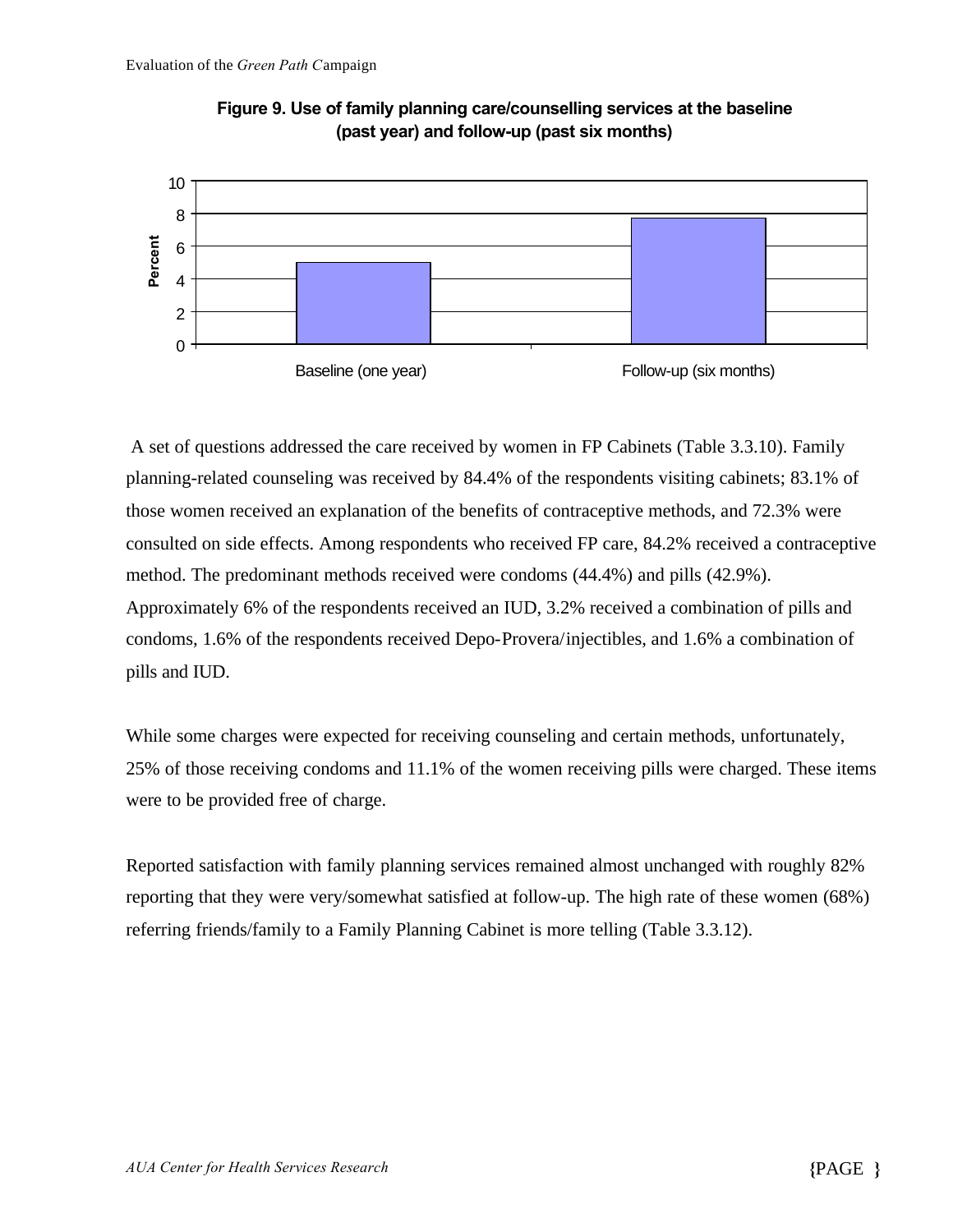|                                               | @Baseline        | $@$ Follow-up    |
|-----------------------------------------------|------------------|------------------|
| Modern method use                             |                  | $n=1088$         |
| Current use $\%$ <sup>*</sup>                 | 23.8             | 28.4             |
| Ever use %                                    | 58.8             |                  |
| Ever received FP care/counseling services % * | 5.0 <sup>1</sup> | 7.7 <sup>2</sup> |
| Satisfaction with FP services among users %   | $(n=52)$         | $(n=76)$         |
| Very satisfied                                | 50.0             | 40.8             |
| Somewhat satisfied                            | 40.4             | 40.8             |
| Not at all satisfied                          | 9.6              | 18.4             |

#### **Table 3.3.9. Family planning practice in baseline and follow-up samples**

 $*$  - the differences are statistically significant,  $p < 0.05$ 

 $<sup>1</sup>$  - in the last year</sup>

² - since June 1, 2000

#### **Behavior - Use of contraceptive methods since June 1, 2000**

Overall, 33.5% of respondents reported using modern contraceptives at least once since June 1, 2000 (Table 3.3.11). It should be noticed that a higher percentage of Yerevan women used modern methods of contraception in comparison with the Lori/Vayots Dzor and Armavir women (39.3% versus 28.2% and 33.0% respectively). **Condoms** were used by 18.9% of the total sample of women. The **IUD** was used by 9.5% of the respondents and pills by 5.8% of the respondents. Among traditional methods, **withdrawal** was the most frequently used (45.6%), followed by the **safe period** method and **LAM** (10.3% and 5.3% respectively).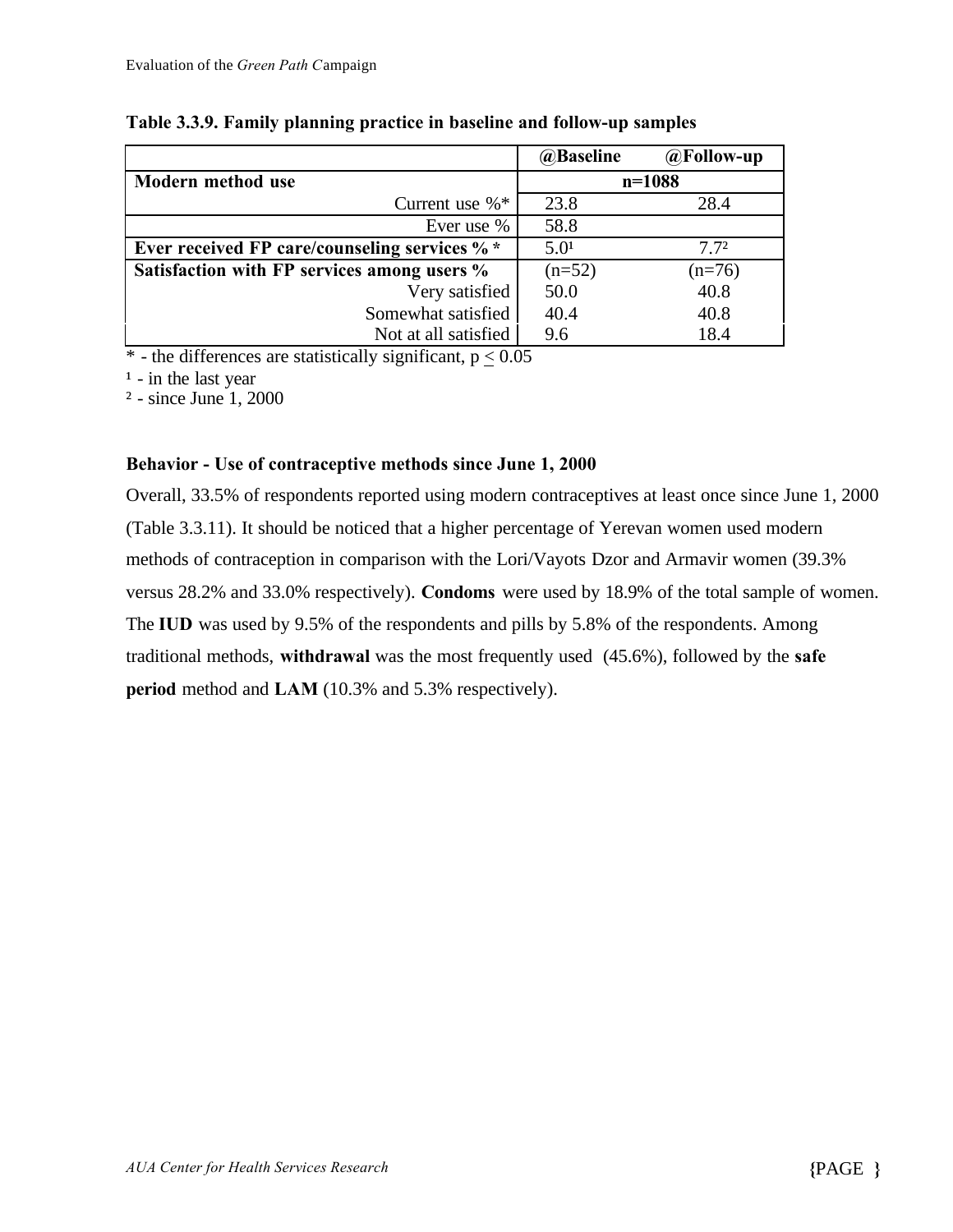| What prompted seeking out FP services % (n)           | (83)     |         |
|-------------------------------------------------------|----------|---------|
| Media messages                                        | 61.4     |         |
| Recommended by a doctor                               | 26.5     |         |
| Recommended by a pharmacist                           |          |         |
| Recommended by a friend/family                        | 22.9     |         |
| Recommended by someone who visited FP Cabinet         | 4.8      |         |
| Previous interview                                    |          | 1.2     |
| Other                                                 | 3.6      |         |
| Counseling received % (n)                             | 84.4     |         |
| Benefits of contraceptive methods explained % (n)     | 83.1     |         |
| Side-effects of contraceptive methods explained % (n) | 72.3     |         |
| Charged for counseling % (n)                          | 30.8     |         |
| Received a method % (n)                               | 84.2     |         |
| Charged for a method $\%$ (n)                         | 18.8     |         |
|                                                       | Received | Charged |
| Method received $(n=63)$                              | (% )     | (% )    |
| Pills                                                 | 42.9     | 11.1    |
| <b>IUD</b>                                            | 6.3      | 33.3    |
| Depo-Provera/injectibles                              | 1.6      | 100.0   |
| Condoms                                               | 44.4     | 25.0    |
| Pills and condoms                                     | 3.2      |         |
| Pills and IUD                                         | 1.6      |         |

| Table 3.3.10. Use of family planning services/quality of services received |  |  |  |  |
|----------------------------------------------------------------------------|--|--|--|--|
|                                                                            |  |  |  |  |

Information was gathered regarding the types of contraceptive methods currently used by women (Figure 10). About 26% of the panel respondents do not use any contraceptive method, which signifies a decrease since the baseline (33.2%). This is related to the increased use of withdrawal (37.1% in comparison with 33.5% in the baseline), condoms (12.1% at the follow-up versus 8.5% in the baseline) and pills (3.6% in the follow-up versus 2.0% in the baseline). There was also a slight increase in the percentage of women using LAM and tubal ligation. There was a slight decrease in the use of IUD, safe period method, the combination of condoms and spermicides, douching, and spermicide/cream/jelly.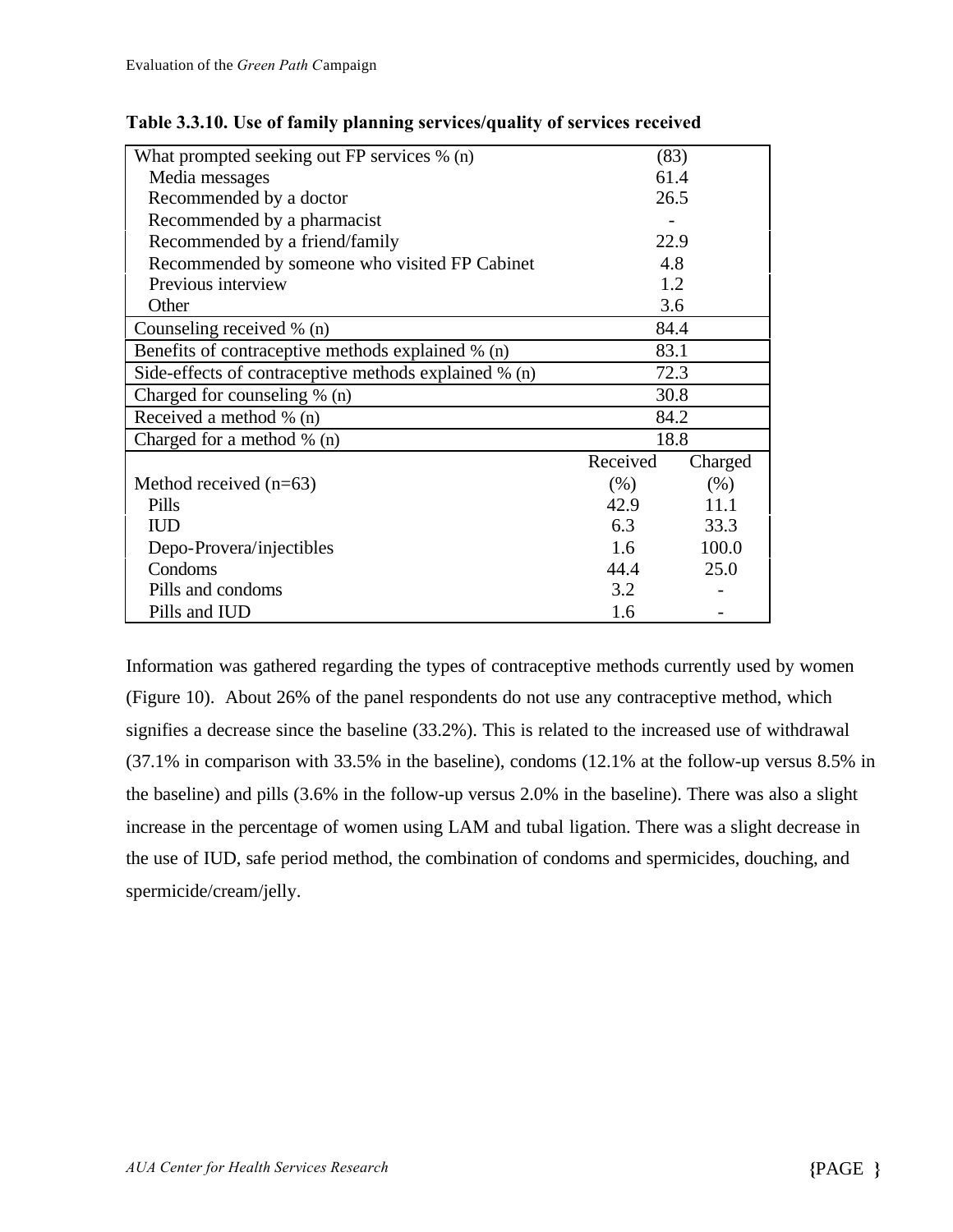

**Figure 10. Current primary means of contraception at the baseline and follow-up (panel)**

**Table 3.3.11. Use of contraceptive method since June 1, 2000**

| Method Use %                   | Total  | Yerevan | Lori/       | Armavir |
|--------------------------------|--------|---------|-------------|---------|
|                                |        |         | Vayots Dzor |         |
|                                | (1088) | (441)   | (459)       | (188)   |
| Pills                          | 5.8    | 5.2     | 5.5         | 8.0     |
| <b>IUD</b>                     | 9.5    | 8.5     | 10.8        | 8.6     |
| Depo-Provera/Injectibles       | 0.1    |         | 0.2         |         |
| $Condoms^*$                    | 18.9   | 27.6    | 11.8        | 15.4    |
| Spermicides/Cream              | 0.6    | 0.5     | 0.7         | 0.5     |
| <b>Female Sterilization</b>    | 1.0    | 0.9     | 0.7         | 2.1     |
| <b>Male Sterilization</b>      |        |         |             |         |
| <b>Emergency Contraception</b> | 0.3    | 0.2     | 0.2         | 0.5     |
| ANY Modern Method*             | 33.5   | 39.3    | 28.2        | 33.0    |
| <b>LAM</b>                     | 5.3    | 4.4     | 5.9         | 5.9     |
| Safe period methods*           | 10.3   | 14.9    | 7.4         | 6.4     |
| Withdrawal*                    | 45.6   | 39.2    | 49.6        | 50.5    |
| Douching                       | 4.5    | 5.3     | 3.5         | 4.8     |
| Abstinence                     | 1.4    | 1.4     | 1.5         | $1.1\,$ |

\* - the differences are statistically significant,  $p \le 0.05$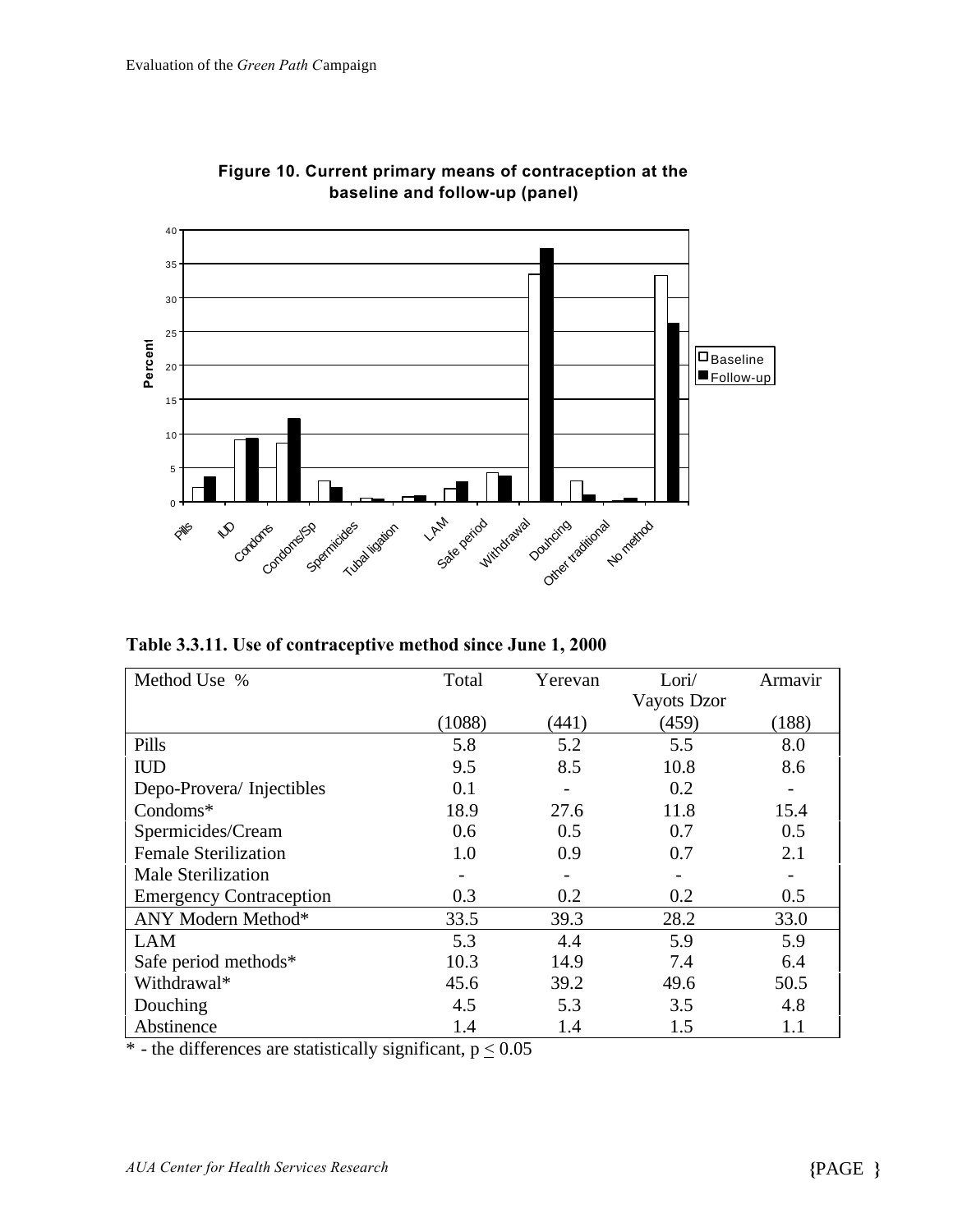In total, 10.3% of the respondents adopted a modern method of contraception by the time of the follow-up (the highest percentage in this category was in Armavir), a striking result. However, 65.8% of the respondents still continue to not use modern contraceptives and 5.8% discontinued the use of modern methods during the campaign.

The data obtained from the panel indicates that there was a statistically and practically significant positive change in family planning practices: a net gain of 4.6%: from 23.8% at baseline to 28.4% at follow-up. This change exceeds the projected 3% increase based upon the results of similar campaigns in other countries.

#### **Advocacy**

Women were asked at the follow-up if anyone had advocated Family Planning Cabinets to them and if the respondents had advocated the cabinets to anyone: 17.2% of the respondents had someone advocate the Family Planning Cabinets to them and 16.6% had advocated FP Cabinets to other women (Table 3.3.12). Of the women visiting the cabinets, 68% had referred a friend. Of note are two facts: 1) considerably more women than those visiting since the campaign launch advocated using the cabinets and 2) over two-thirds of the women visiting cabinets become advocates of the cabinets.

|  | Table 3.3.12. Family planning related advocacy in follow-up sample |  |
|--|--------------------------------------------------------------------|--|
|  |                                                                    |  |

|                                                            | $@$ Follow-up |
|------------------------------------------------------------|---------------|
| FP Cabinets advocated/recommended to respondent %          | 17.2          |
| Respondent advocated/recommended FP Cabinets to someone %  | 16.6          |
| Respondent visiting the Cabinet advocating/recommending FP | 67.9(84)      |
| <b>Cabinets to anyone</b>                                  |               |

#### **3.4 Effects of exposure to the** *Green Path* **Campaign**

As detailed in Table 3.4.1, the campaign messages reached virtually all of the study population. The campaign logo and slogan were seen/heard by 90.2% and 65.0% of women respectively.

Approximately 87% of the women were exposed to TV advertisements of family planning cabinets, 14.9% were exposed to a TV catalog show, and 15.2% and 5.8% to radio advertisements of family planning cabinets and pharmacies respectively. The campaign poster and brochures were seen by the 30.1% and 25.5% of the respondents respectively. Among the four brochures issued within the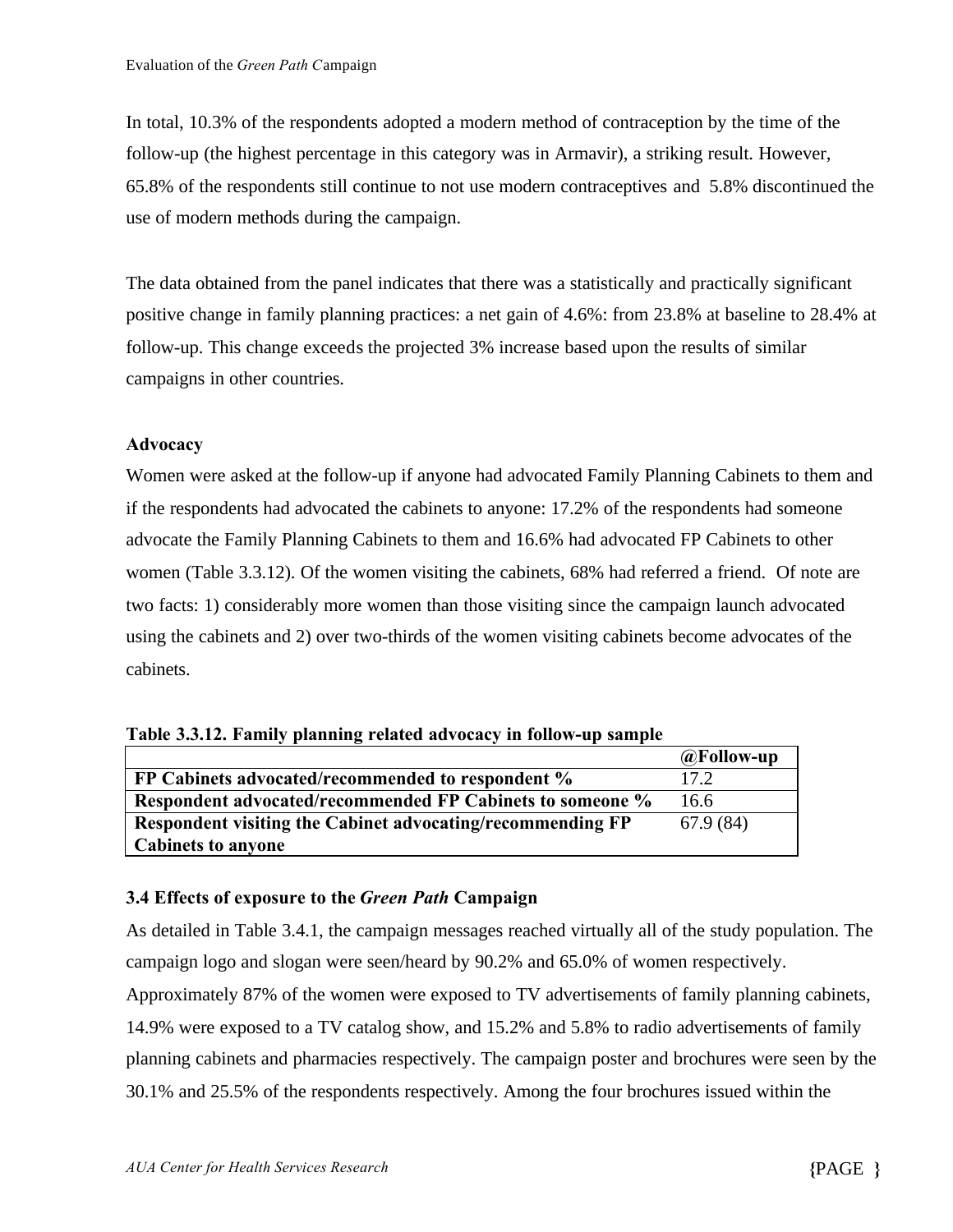framework of the campaign, *Modern Methods of Contraception* and *The Addresses of Family Planning Cabinets* were seen by the highest percentage of the participants (69.4% and 68.3% respectively). As mentioned previously, local events related to the campaign were implemented in Lori and Vayots Dzor *marzes.* Only 5.9% of the Lori/Vayots Dzor respondents were exposed to/participated in these events.

There were significant inter-regional differences detected in the exposure of women to TV advertisements of Family Planning Cabinets and radio advertisements of Family Planning Cabinets and pharmacies. The highest percentage of women exposed to the TV ads was in Armavir (92.5% in Armavir versus 86.3 in Lori/Vayots Dzor and 85.6% in Yerevan), whereas Yerevan respondents mostly heard the radio advertisements.

|                                                     | <b>Total</b> | Yerevan | Lori/              | Armavir |
|-----------------------------------------------------|--------------|---------|--------------------|---------|
| <b>Exposure since June 1, 2000</b><br>$\frac{6}{9}$ |              |         | <b>Vayots Dzor</b> |         |
|                                                     | (1088)       | (441)   | (459)              | (188)   |
| Logo                                                | 90.2         | 92.3    | 88.9               | 88.8    |
| Slogan                                              | 65.0         | 65.1    | 67.3               | 59.4    |
| TV advertisements of FP Cabinets *                  | 87.1         | 85.6    | 86.3               | 92.5    |
| TV catalog show                                     | 14.9         | 12.0    | 16.4               | 18.2    |
| Radio advertisements of FP                          | 15.2         | 20.3    | 12.1               | 11.2    |
| Cabinets*                                           |              |         |                    |         |
| Radio advertisements of                             | 5.8          | 8.3     | 4.2                | 3.8     |
| pharmacies*                                         |              |         |                    |         |
| Poster                                              | 30.1         | 34.0    | 27.5               | 27.3    |
| Brochures (any)                                     | 25.5         | 28.7    | 26.1               | 16.5    |
| The Addresses of FP Cabinet                         | 68.3         | 69.4    | 68.8               | 62.1    |
| <b>Oral Contraceptives</b>                          | 57.5         | 55.9    | 58.9               | 58.6    |
| Modern Methods of Contraception                     | 69.4         | 64.0    | 70.5               | 86.2    |
| What is Family Planning                             | 46.8         | 40.5    | 51.8               | 51.7    |
| Local events related to campaign                    | 5.9          |         | 5.9                |         |

**Table 3.4.1. Women's exposure to the** *Green Path* **campaign, by** *marz*

 $*$  - the differences are statistically significant,  $p < 0.05$ 

- among those exposed to any brochures

Overall, there were nine TV advertisements of Family Planning Cabinets broadcast within the framework of the *Green Path* campaign. Table 3.4.2 describes the patterns of women's exposure to each spot and their opinions regarding their frequency and quality. In sum, the ads were seen, their frequency was considered appropriate, and their quality was assessed as acceptable or good. The distribution of values is similar for each of the spots.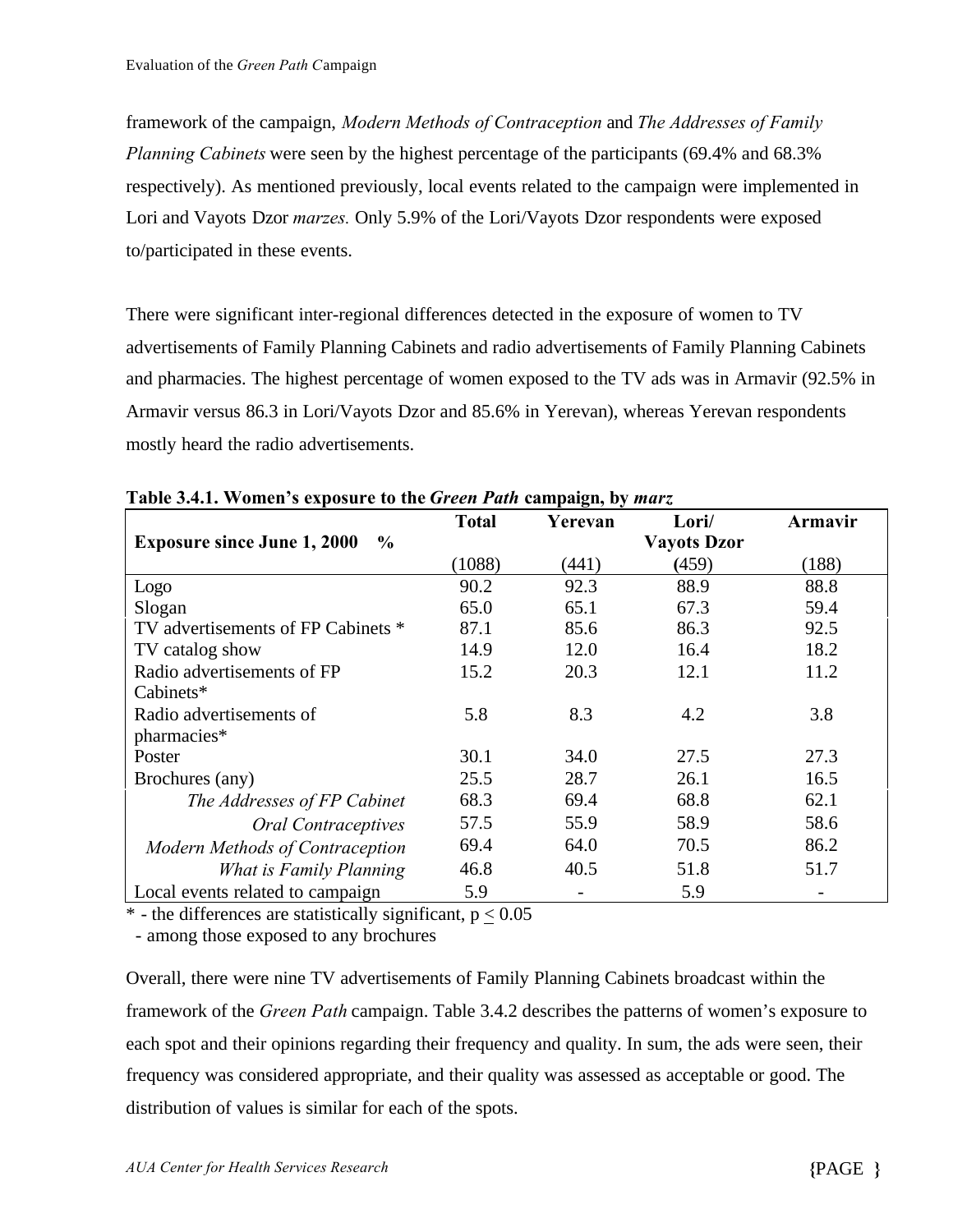|                                  | Spot A | <b>Spot B</b> | Spot C | <b>Spot D</b> | <b>Spot E</b> | <b>Spot F</b> | Spot G | <b>Spot H</b> | Spot J |
|----------------------------------|--------|---------------|--------|---------------|---------------|---------------|--------|---------------|--------|
| The frequency of                 | (1060) | (1042)        | (1035) | (1045)        | (1021)        | (1058)        | (1047) | (1003)        | (981)  |
| exposure to the spot $% (n)$     |        |               |        |               |               |               |        |               |        |
| <b>Never</b>                     | 20.8   | 27.7          | 39.9   | 41.3          | 38.7          | 43.8          | 44.0   | 70.8          | 73.8   |
| $1-10$ times                     | 31.7   | 31.9          | 29.1   | 35.1          | 34.9          | 30.3          | 36.7   | 21.8          | 19.3   |
| $11-20$ times                    | 22.9   | 20.4          | 17.2   | 13.8          | 12.7          | 13.6          | 10.1   | 4.6           | 4.3    |
| $21-30$ times                    | 11.4   | 9.9           | 7.2    | 4.2           | 7.4           | 6.2           | 3.7    | 1.3           | 1.4    |
| 31-40 times                      | 5.5    | 4.4           | 2.6    | 3.1           | 3.0           | 2.9           | 1.8    | 0.8           | 0.7    |
| 41-50 times                      | 2.1    | 1.8           | 1.4    | 0.9           | 1.3           | 1.8           | 1.2    | 0.3           |        |
| More than 50                     | 5.7    | 3.8           | 2.6    | 1.6           | 2.0           | 1.3           | 2.4    | 0.4           | 0.5    |
| <b>Opinion about the</b>         | (823)  | (751)         | (622)  | (611)         | (626)         | (590)         | (585)  | (293)         | (256)  |
| frequency of broadcasting        |        |               |        |               |               |               |        |               |        |
| More than necessary              | 27.7   | 24.0          | 19.3   | 13.9          | 14.9          | 17.5          | 8.9    | 6.1           | 7.4    |
| As often as necessary            | 61.6   | 64.3          | 64.5   | 69.4          | 68.7          | 67.1          | 65.3   | 75.4          | 76.2   |
| Less than necessary              | 10.7   | 11.7          | 16.2   | 16.7          | 16.5          | 15.4          | 25.8   | 18.4          | 16.4   |
| <b>Opinion about the quality</b> | (841)  | (754)         | (622)  | (613)         | (631)         | (595)         | (586)  | (296)         | (260)  |
| of the spot                      |        |               |        |               |               |               |        |               |        |
| Excellent                        | 2.9    | 2.4           | 1.8    | 2.8           | 2.2           | 4.2           | 3.1    | 6.8           | 5.4    |
| Good                             | 28.5   | 30.1          | 31.0   | 39.8          | 30.1          | 36.8          | 36.3   | 43.6          | 50.8   |
| Normal                           | 58.4   | 56.6          | 61.6   | 53.3          | 61.0          | 50.6          | 58.7   | 48.0          | 40.8   |
| Poor                             | 8.4    | 9.0           | 4.7    | 3.9           | 5.2           | 6.9           | 1.7    | 1.4           | 2.3    |
| Very poor                        | 1.8    | 1.9           | 1.0    | 0.2           | 1.4           | 1.5           | 0.2    | 0.3           | 0.8    |

**Table 3.4.2. Exposure to and opinion of TV spots**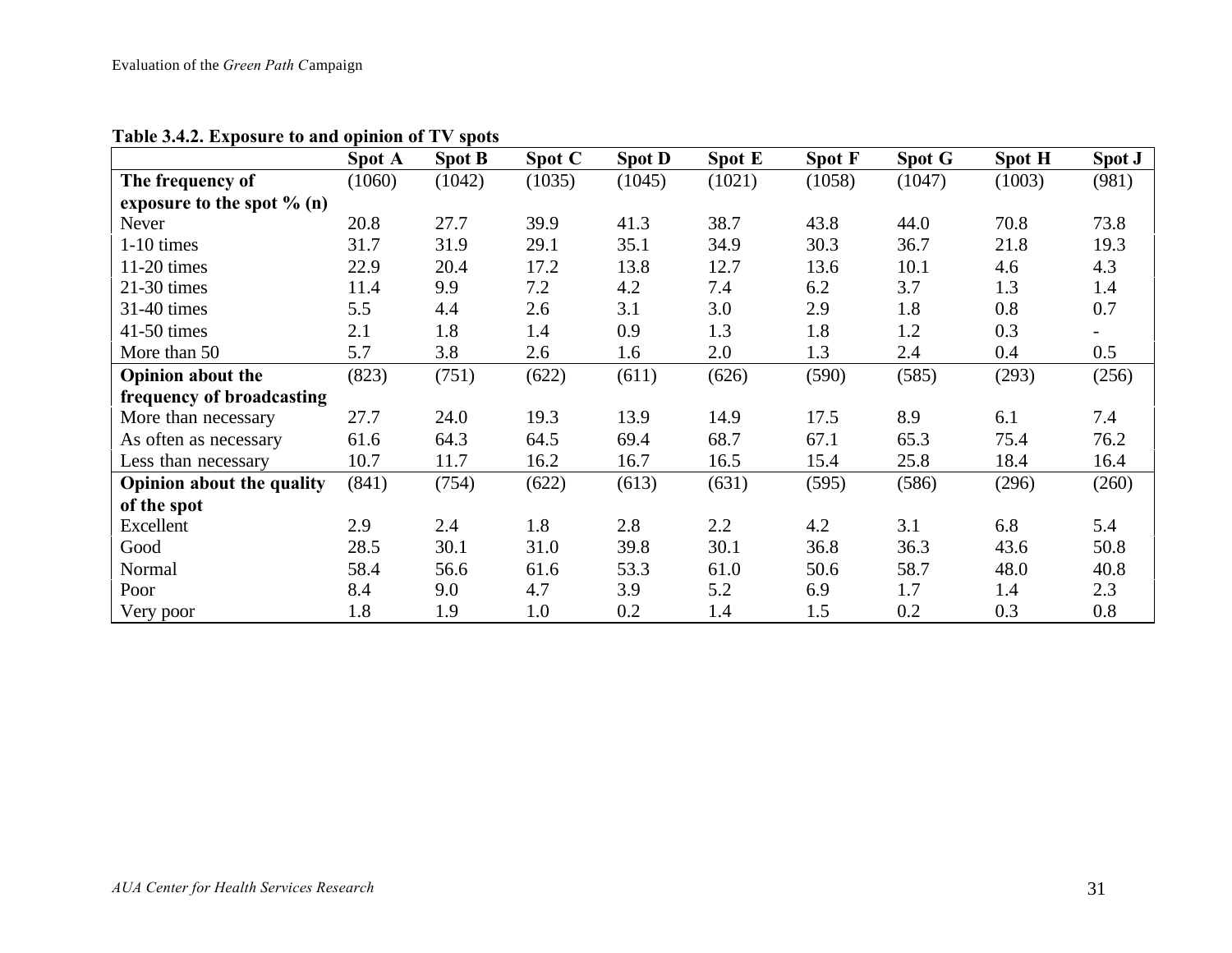The association between the exposure to the main components of the *Green Path* Campaign (TV and radio advertisements of cabinets and pharmacies) and the use of modern contraceptives and family planning services was investigated. Table 3.4.3 shows that there was a significant association between exposure to any of these components and the use of family planning services, with a higher percentage of exposed respondents using family planning services. Change in family planning use status and exposure to the *Green Path* Campaign was also explored and a significant association between these two variables was found. Table 3.4.4 shows that the proportion of adopters was significantly higher (3 fold) among women exposed to the campaign. Table 3.4.5 shows that the exposure to *Green Path* was significantly associated with the frequent spousal communication and seeking out information about modern contraceptives.

| <b>Exposed to TV or radio ads</b>                                | Yes   | N <sub>0</sub> |
|------------------------------------------------------------------|-------|----------------|
|                                                                  | (956) | (124)          |
| Current Use of modern<br>contraceptives %                        | 29.3  | 21.8           |
| Use of Family Planning services<br>since June $1\%$ <sup>*</sup> | 8.7   |                |

**Table 3.4.3. Family planning practices and exposure to** *Green Path*

 $*$  - the differences are statistically significant,  $p < 0.05$ 

#### **Table 3.4.4 Change in family planning use status and exposure to the** *Green Path*

| <b>Exposed to TV or radio ads</b>      | Yes   | No   |
|----------------------------------------|-------|------|
|                                        | (956) | 124) |
| Change in family planning use status * |       |      |
| Continuous user                        | 18.1  | 18.5 |
| Adopter                                | 11.2  | 3.2  |
| Continuous nonusers                    | 65.1  | 71.0 |
| <b>Discontinuers</b>                   | 5.6   |      |

\* - the differences are statistically significant,  $p < 0.05$ 

#### **Table 3.4.5 Spousal communication and information seeking about modern contraceptives and exposure to the** *Green Path*

| <b>Exposed to TV or radio ads</b>             | Yes   | N <sub>o</sub> |
|-----------------------------------------------|-------|----------------|
|                                               | (956) | (124)          |
| Seeking info about modern contraceptives *    | 21.2  | 13.2           |
| Frequency of discussions about contraceptives |       |                |
| with husband since campaign launch % *        |       |                |
| Never                                         | 53.3  | 67.6           |
| 1-2 times                                     | 12.7  | 5.4            |
| 3 or more times                               | 34.0  | 27.0           |

 $*$  - the differences are statistically significant,  $p < 0.05$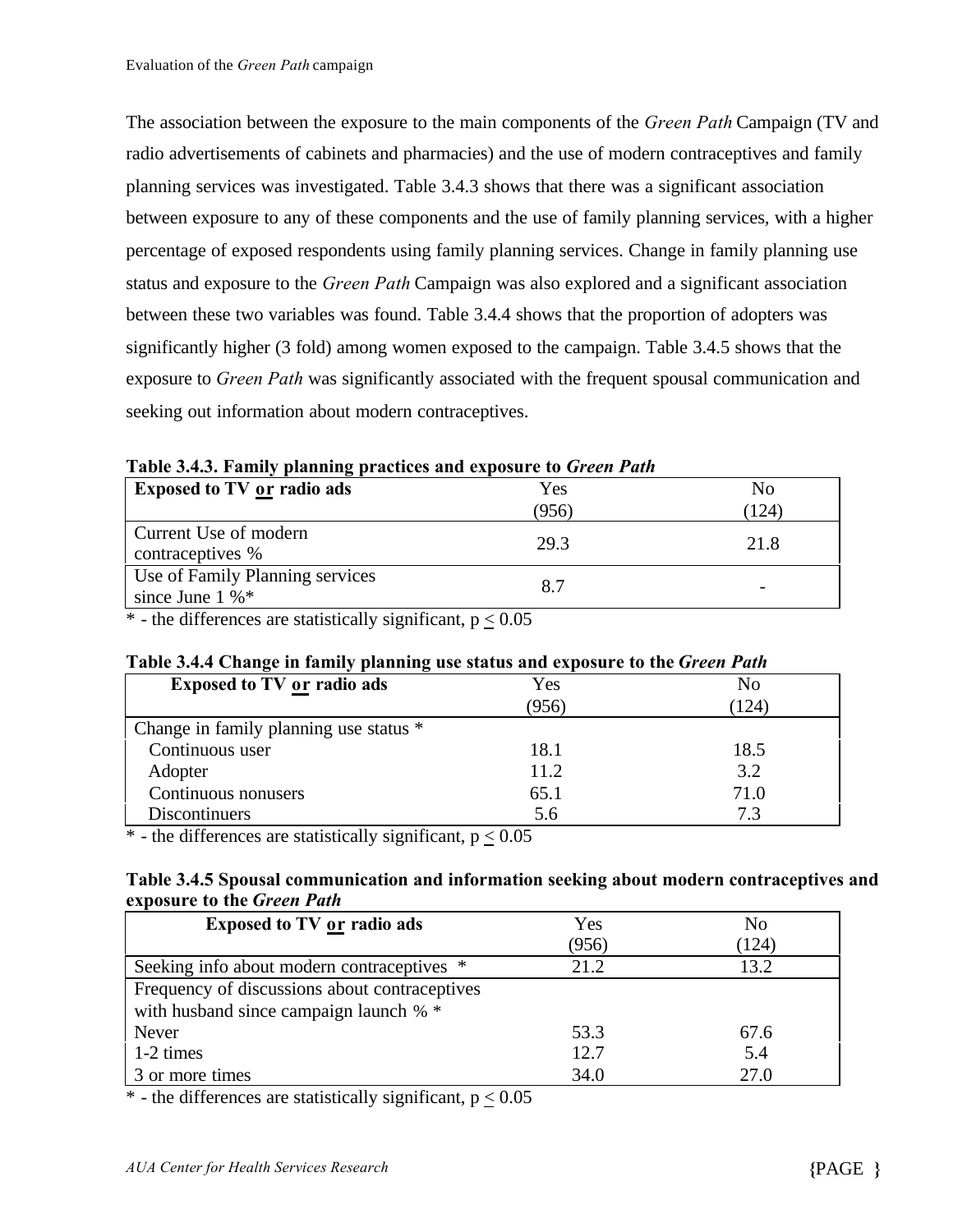In sum, the evaluation results show a clear progression of improvements at each transition in the Steps to Behavior Change resulting in a net increase of 4.6% in modern method use by the end of the campaign: already high knowledge levels were built upon to evoke favorable attitudes toward modern method use, additional information and services were sought, especially among those expressing a prior desire for modern method use, behavior was changed, and use of the cabinets advocated.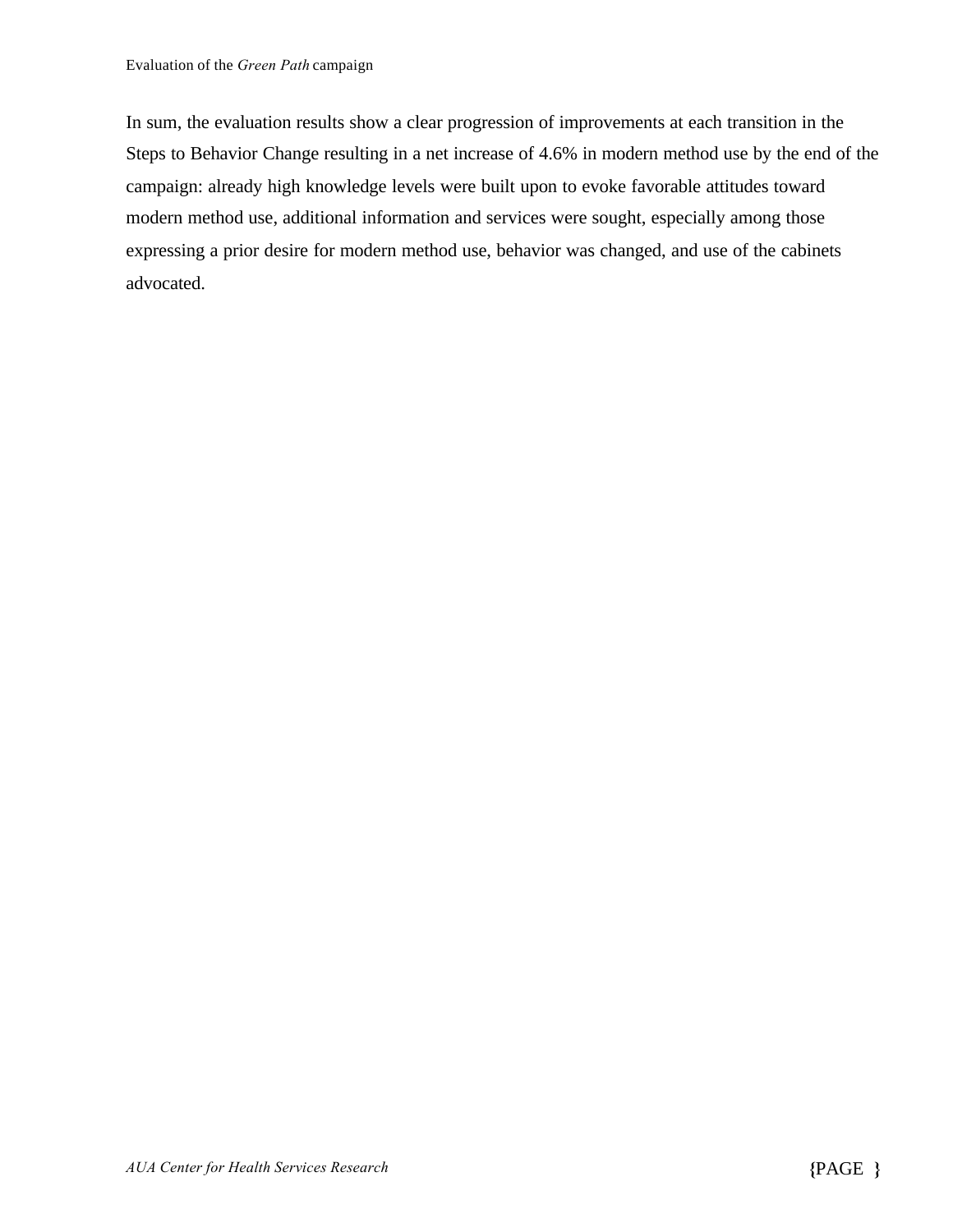#### **4. Conclusions and Recommendations**

The results presented in this report provide compelling evidence that *Green Path* Campaign led to statistically and practically significant improvements in family planning related attitudes and practices of the target population. The *Green Path* campaign messages were designed and delivered in conformity with the target women's needs and requirements as indicated by the overwhelming positive opinions of surveyed women regarding the campaign concept and materials. In addition to increases in the use of modern contraceptive methods above the level anticipated, virtually all of the panelists feel that reproductive health and family planning is necessary and beneficial for Armenia

It is possible that these changes in women's attitude and practices will decay as time passes without reinforcement and free supplies. It is also worth noting that the period of six months intervention is rather short to instill a long-lasting shift in women's attitudes and behavior. The data obtained suggest that a long-term IEC campaign would provide even more positive and inspiring results. Armenian families are accepting of changes, even in such a difficult to change sphere as reproductive health behavior. In this respect, the importance of large-scale IEC campaigns in shifting other health behaviors in Armenia should not be underestimated.

In summary, the main observations of the program were:

- The campaign reached its target population
- The campaign components were well liked by the overwhelming majority of women exposed to them.
- The concept of family planning was perceived positively by 93.0% of the study sample.
- The panelists' perceptions of safety, effectiveness, cost and general acceptance of contraceptives improved.
- Visits to the Family Planning Cabinets increased as indicated by the percentage of women using the services following the launch of the campaign (7.7%) versus the percentage of women visiting the Cabinets in the year prior to baseline (5.0%).
- The majority (67.9%) of the women visiting the cabinets recommended the services to their family/friends.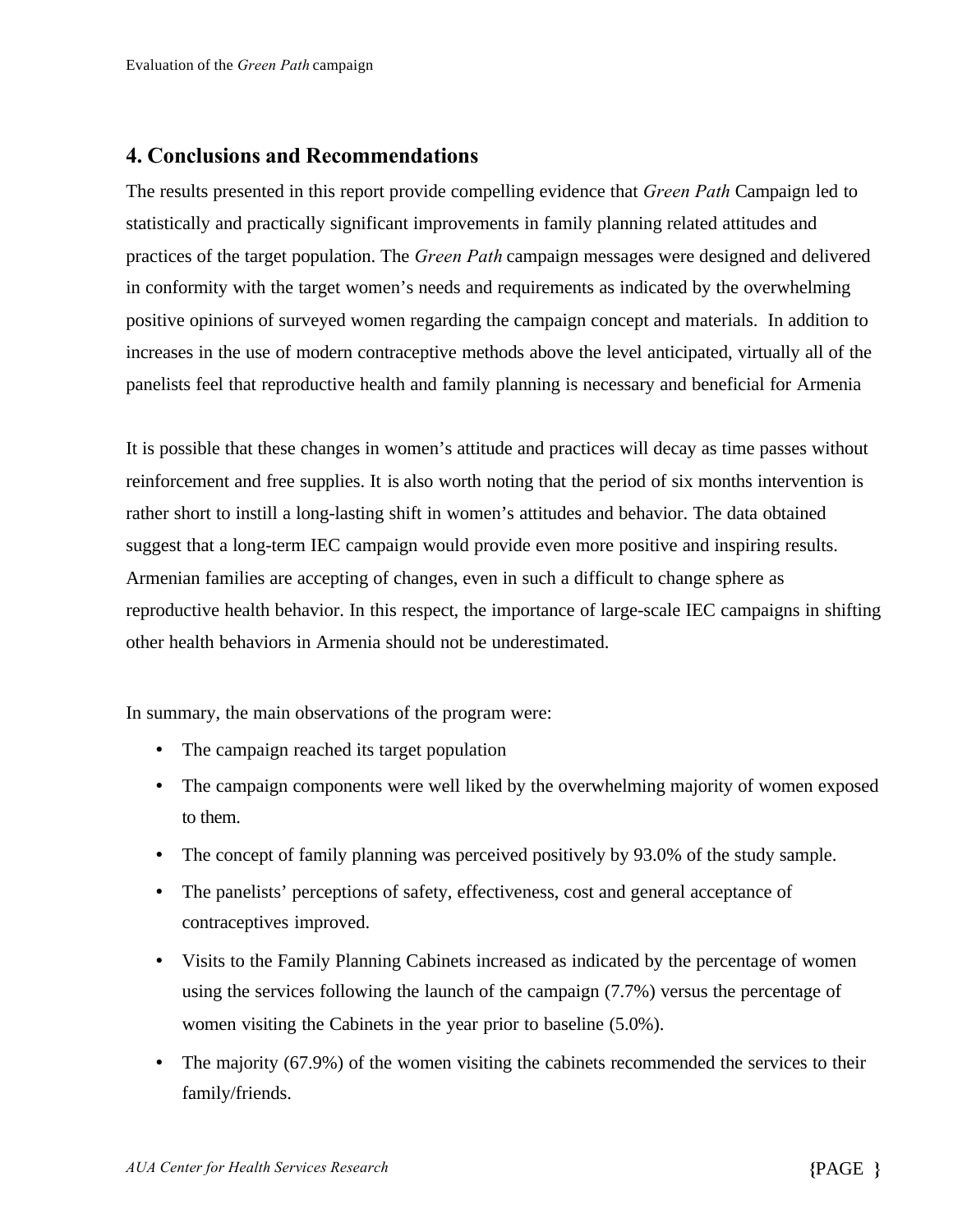- Significant association between the exposure to the Green Path Campaign and the use of family planning services was detected, with a higher percentage of exposed women attending the cabinets.
- Adopters were more likely to talk with their partners about contraception, report improved attitudes about modern methods, seek out information, perceive increased use of modern methods among friends, have been more exposed to the campaign, and have made greater use of FP Cabinets
- Patterns of changes in knowledge, attitudes, intentions, behaviors, and advocacy conform to the Steps to Behavior Change model and suggest the observed changes in method use are indeed attributable to the *Green Path* Campaign
- Increased use of modern contraceptive methods was associated with exposure to the media campaign and to the FP Cabinets
- Of the panel respondents, 10.3% adopted a modern method of contraception by the time of the follow-up, with a higher percentage of adopters among women using family planning services.
- The study results showed that there was a significant change in the use of modern methods of contraception among the panel women, with the net increase of 4.6%.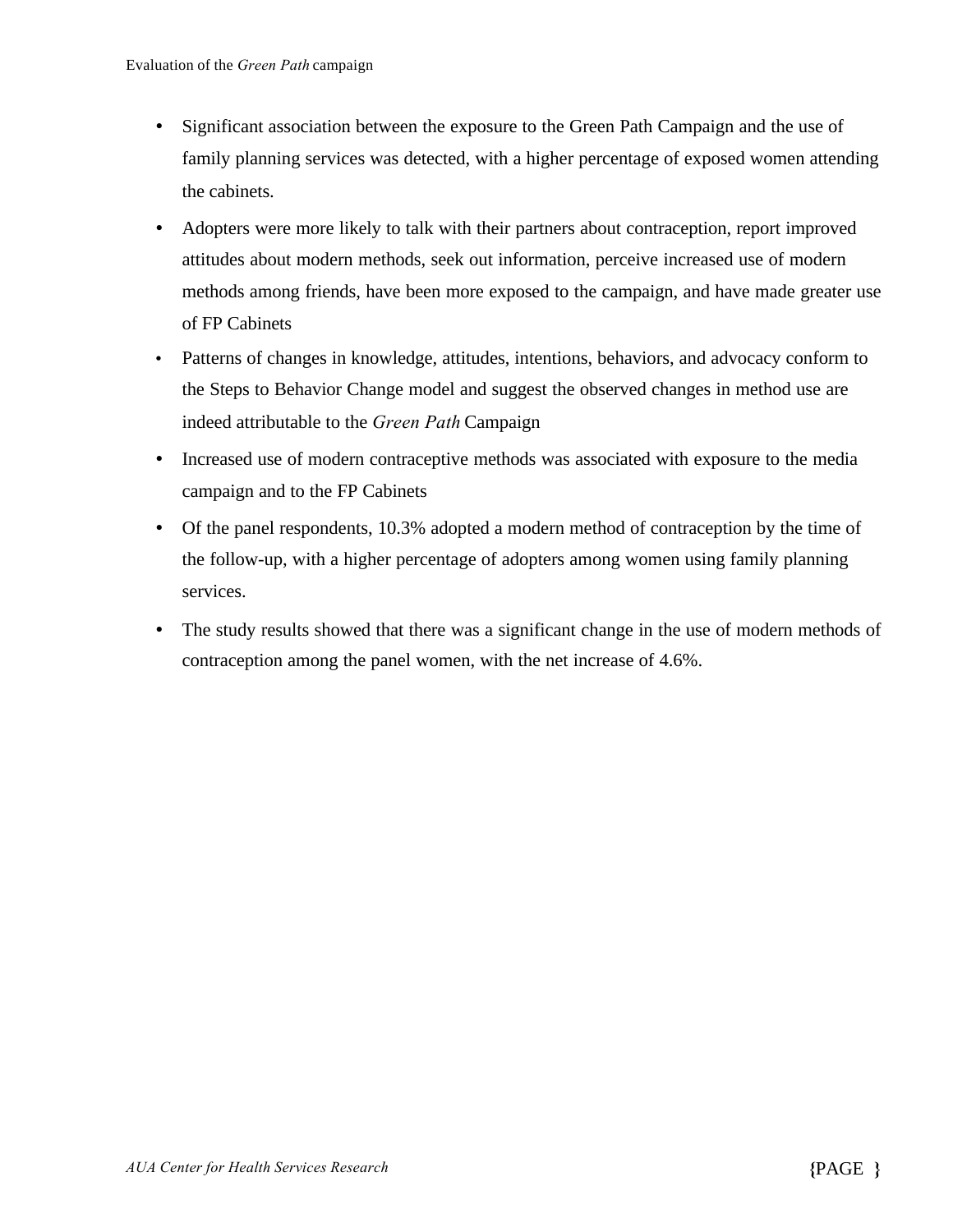#### **5. References**

- 1. Armenian National Program on Reproductive Health, Ministry of Health of Armenia, WHO, UNFPA, UNICEF. *Reproductive Health Survey – Armenia, 1997.* Yerevan, 1998.
- 2. Dolyan G, Ludicke F, Katchatrian N, Morabia A. Contraception and Induced Abortion in Armenia: A Critical Need for Family Planning Programs in Eastern Europe. *American Journal of Public Health*, 1998, 88(5):.
- 3. *USAID Population, Health & Nutrition*. 7-30-1999. Internet Communication
- 4. Salvador S, Danelian L. *Report on Qualitative Research: JHU/PCS Project on Reproductive Health in Armenia*. American University of Armenia, Center for Health Services Research and Center for Policy Analysis, 1999
- 5. *Baseline Reproductive Health Survey: An Assessment of the Green Path Campaign*. Center for Health Services Research, American University of Armenia, Yerevan, Armenia, October 2000
- 6. Piotrow PT, Kincaid DL, Rimon JG, II, Reinhart W. *Health Communication: Lessons from family planning and reproductive health.* Praeger: Westport, CT, 1997.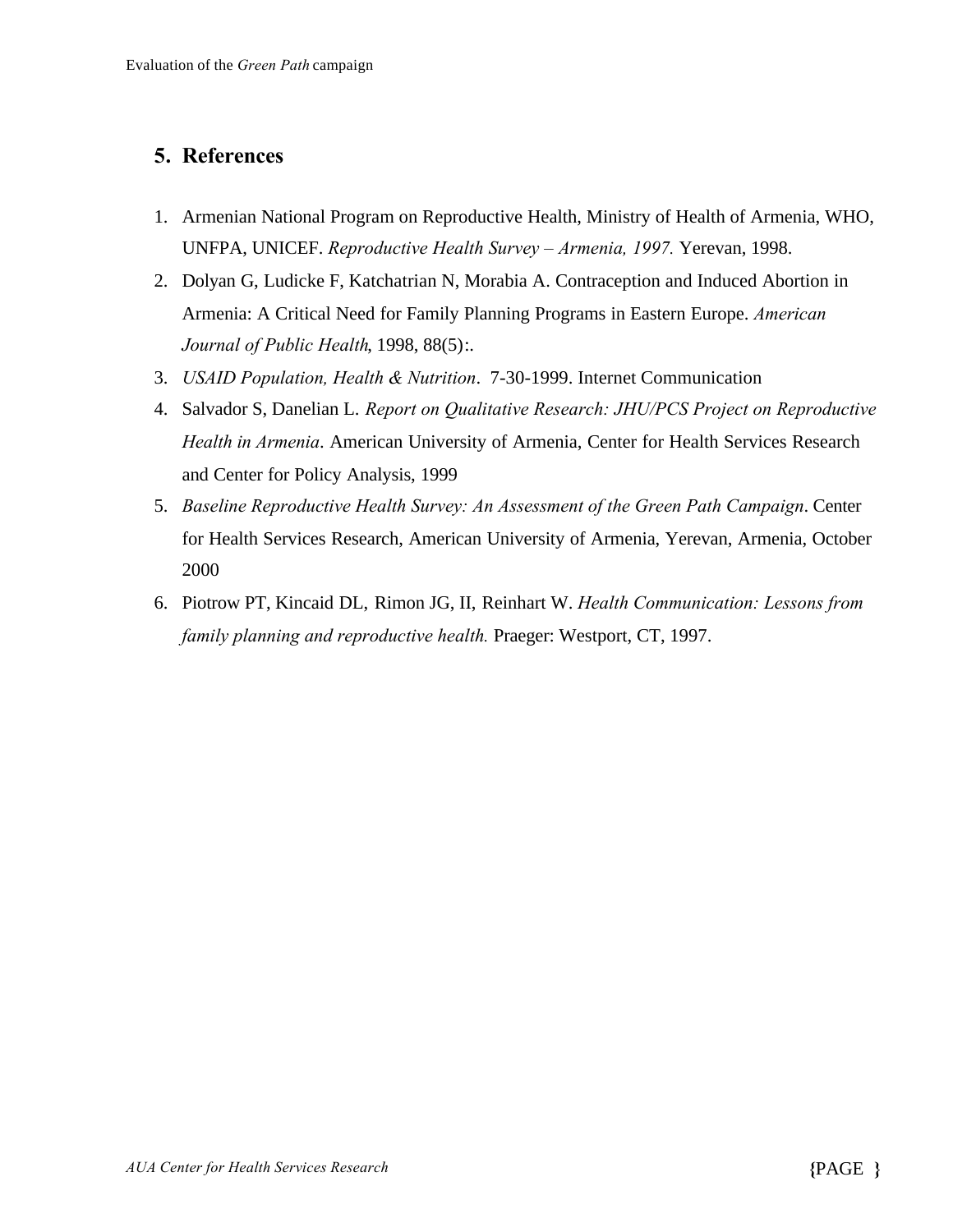## **6. Appendices**